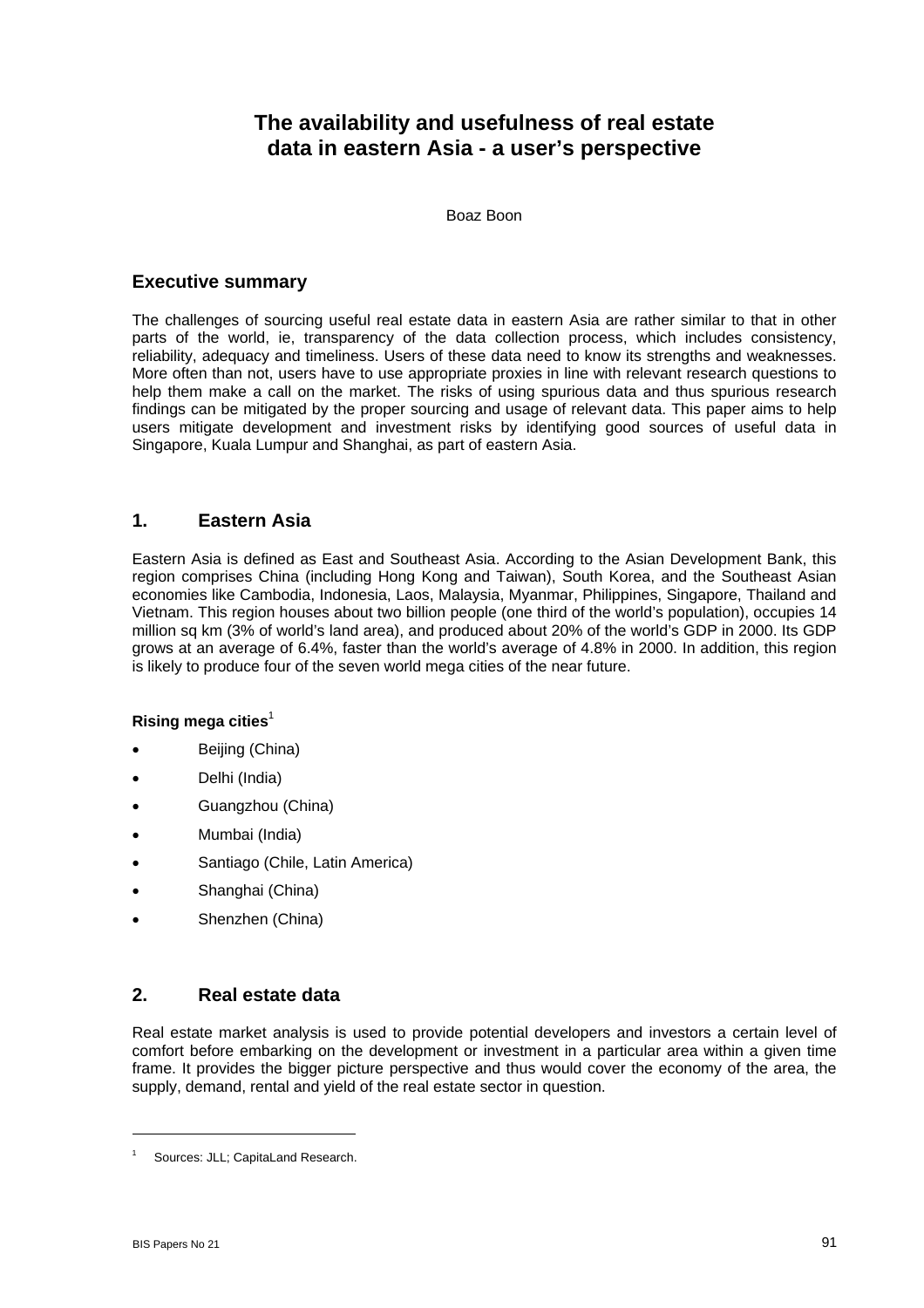After the real estate market analysis, the developer or investor could drill down to the project-level analysis. This would comprise cash-flow and benchmark analysis of the particular project vis-à-vis competitors.

Real estate data is required in both real estate market analysis as well as project analysis. This paper will focus on the real estate market analysis perspective to highlight the challenges in the availability and usefulness of real estate data in three selected cities in eastern Asia ie, Singapore, Kuala Lumpur (Malaysia) and Shanghai (China).

Real estate market analysis requires the following types of variables. The list is not exhaustive but it helps to highlight the challenges of sourcing and usage of such data.

# Table 1 **Types of data**

| No | <b>Generic</b><br>category | <b>Variables</b>                                                                                                                                        |
|----|----------------------------|---------------------------------------------------------------------------------------------------------------------------------------------------------|
|    | Economy                    | GDP, Inflation, Retail sales index, FDI, Unemployment rate, Interest rate, Exchange<br>rate, Forecast of economic indicators, Sovereign credit risks    |
| 2  | <b>Politics</b>            | Political risks                                                                                                                                         |
| 3  | Demography                 | Population size, Per capita income, Household size, Household income, Living space<br>per capita, Demographic forecasts                                 |
| 4  | Real estate<br>information | Existing stock, Historical and forecast of supply, Demand, Vacancy, Rental, Yields and<br>total returns, List of sales transactions and buyers' profile |

### **3. Asking relevant research questions**

Before we begin any collection of data, it is vital to ask relevant research questions. Relevant questions will ensure the following:

- (a) Discipline in data collection types and amount of data;
- (b) Appropriateness of analytical methodologies and tools;
- (c) Focus on the agreed research roadmap; and
- (d) Efficiency and effectiveness in the research process.

Market researchers are tempted to collect as much information as possible just in case they are needed at a later stage. However, in practice, there is a constraint in resources like time and money. Hence, starting with the relevant question will help in the collection of the relevant types and amount of information. It is always important to formulate the research questions together with the clients to ensure there is understanding and acceptance. Otherwise, the entire research process might be a waste of resources.

Understanding the research question will also help the researcher to source data that could be used in appropriate analytical methodologies. Also, certain qualitative information, such as business sentiment, needs to be quantified before analysis.

### **4. Usefulness of data**

*Secondary data sources:* Most real estate market analysis in eastern Asia use secondary data. Therefore, the users of such data need to test the usefulness based on their consistency, reliability, adequacy and timeliness. If data collected do not pass these tests, then the usefulness of such data would be limited. If the analysts ignore the impediments of the data, the research findings might be flawed or spurious.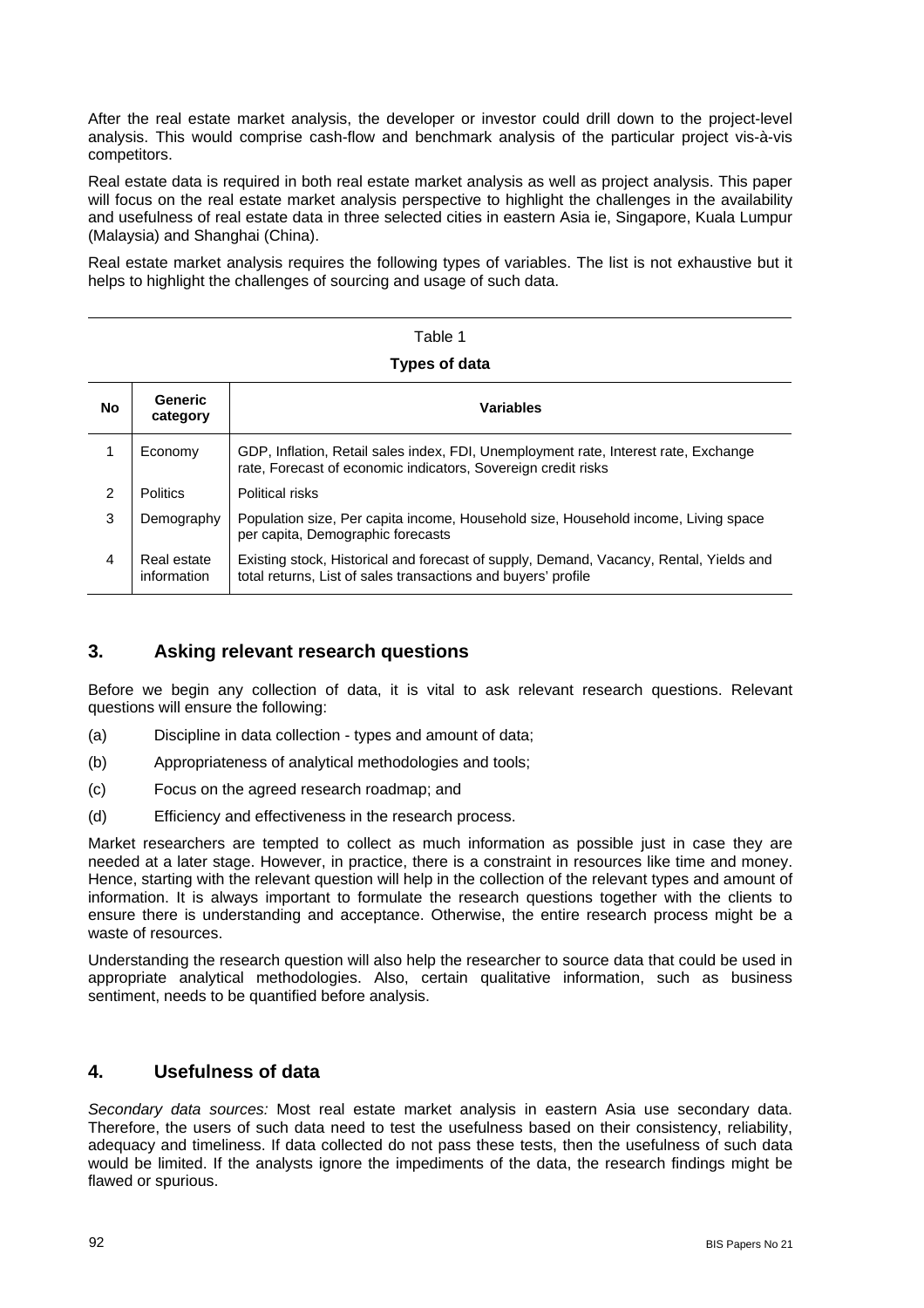*Consistency:* Consistency implies the same definition of data used throughout a particular time-series. If the definition is changed but ignored, the time-series will be flawed. Hence, it is important for analysts to understand the definitions and compare like with like.

*Reliability:* Reliability refers to reproducibility or replication of estimates. If the analyst uses two or more techniques to measure the same value (ie, population) and the estimates are close together, the estimates are judged to be reliable. Reliability also implies accuracy and validity. Both accuracy and validity of data should be checked for each group of data being studied. The data must reflect accurately what is taking place. Validation is the process of checking to make sure proper procedures were followed in collecting, organising, and analysing the data. Data that have been validated are considered more accurate because more is known about their origin and characteristics. Consequently, more confidence can be placed in the use of validated data.

*Adequacy:* Adequacy of data refers to the length of the time-series. If the time-series is too short, it is difficult to understand the historical market behaviour and thus difficult to make reasonable forecasts.

*Timeliness:* The data must reflect the time period that governs the analysis. If current demand is the issue, then 2000 take-up rate is not timely.

### **5. Challenges faced in eastern Asia**

The three cities chosen as examples are Singapore, Kuala Lumpur (Malaysia) and Shanghai (China). Singapore is the best so far as the availability and usefulness of public data is concerned.

### **5.1 Singapore**

Singapore is a city-state. Hence, the country data is equivalent to the city-specific data. Economic, political and real estate data produced by the public agencies, such as the Department of Statistics (DOS) and the Urban Redevelopment Authority (URA) are consistent, adequate, reliable, and timely. A summary of the availability and usefulness of data is shown in Appendix 1. However, data pertaining to demography (eg, household size, household income, living space per capita) are produced during the census of population, which has a five-year interval. Nevertheless, such data are not highly volatile, and thus an analyst could still use the data with a reasonable level of comfort.

Even though data in the public domain are good, real estate data for specific market segment still have to be sourced from private research houses. Examples are supply, demand, rentals, capital values and yields of investment grade office, retail, residential and industrial space. The performance of specific market segments are tracked differently by different research houses. Hence, the analyst needs to be comfortable with the basket of goods used by the research house and the method by which data are collected before sourcing the data for analysis.

An example of the appropriate market segment is this. If the analyst were to focus on prime retail shopping space, he needs to know if the basket of goods used by the research house accurately reflects the prime shopping space in the Orchard Road belt and distinguish that from the prime retail suburban malls next to MRT stations in the suburb. If the research house only tracks the performance of the Orchard Road prime retail malls, the data might not be useful because it would have missed out an important market segment, ie, prime suburban, which attracts much investment interest in Singapore.

Therefore, analysts need to be careful when comparing different time series sourced from different research houses.

#### **5.2 Kuala Lumpur (Malaysia)**

Kuala Lumpur (KL) is the capital city of Malaysia, and the only city in Malaysia worth noting so far as international real estate investors are concerned. However, there are no city-specific data available in the public domain. Hence, analysts must use country-wide or state-wide economic and demographic data to function as proxy to the KL city-specific performance trend. This is far from ideal.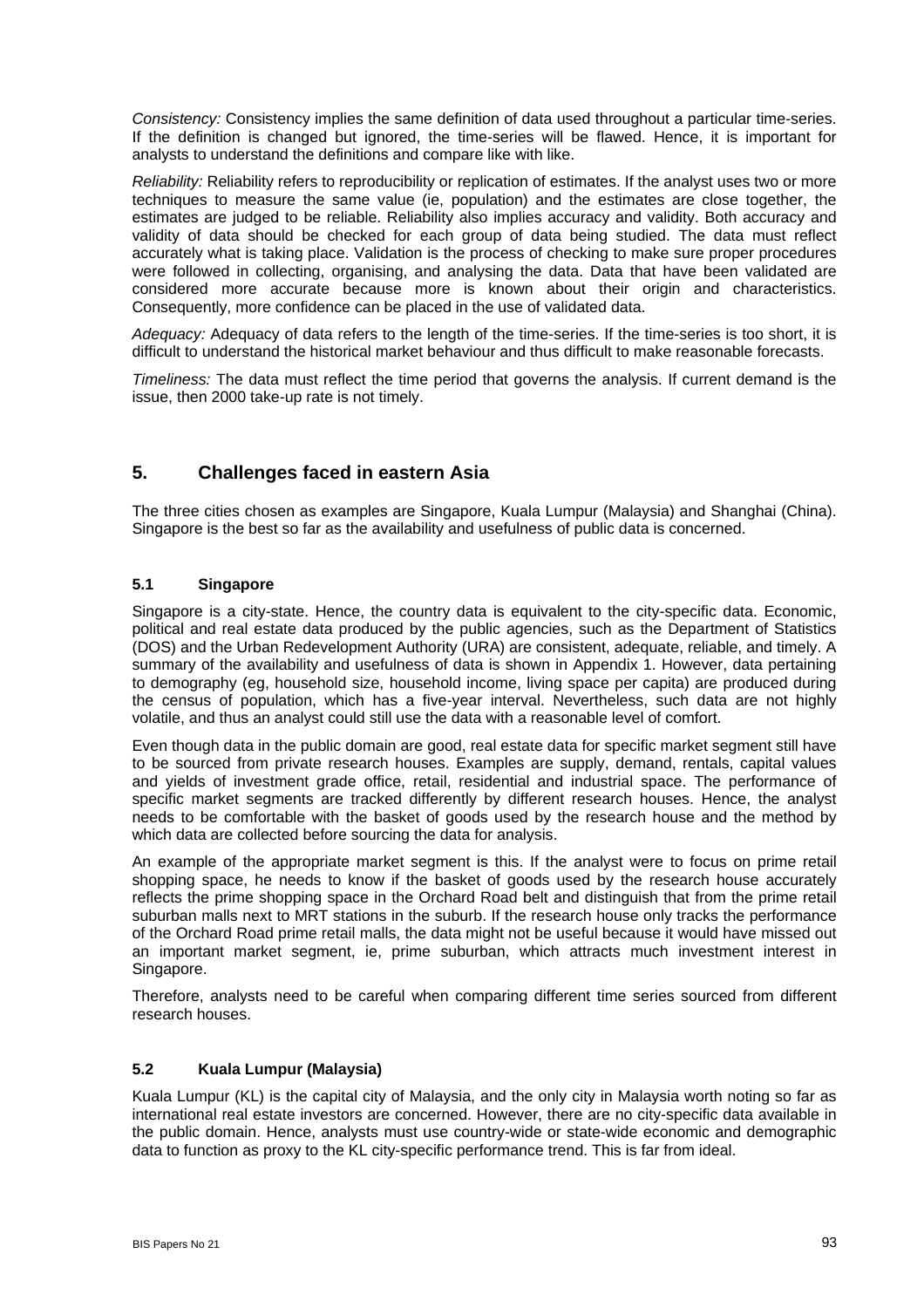To mitigate this problem, analysts could source KL city-specific real estate data from private research houses. Again, the analyst has to understand the definitions of such data and need to ascertain if they reflect the market segment accurately. A summary of the availability and usefulness of the data for the KL real estate market is shown in Appendix 2.

### **5.3 Shanghai (China)**

The Chinese government knows the challenges in data collation and it has taken steps to adopt better methodologies. But this could take a long time. Hence, analysts need to use proxies carefully.

Real estate market analysis of Shanghai needs to use Shanghai-specific data. This is available in the Shanghai Municipal Statistics Bureau Shanghai Statistical Yearbook. A summary of the availability and usefulness of data used for Shanghai real estate market analysis is shown in Appendix 3.

Like all the other cities, data on specific market segments can be sourced from private research houses. But the analyst has to know the basket of goods that reflect the market segment. This is particularly important in Chinese cities, like Shanghai. For example, the market segment for international grade 'A' office should not be confused with buildings that are merely local grade "A". A mixture of these will dilute the performance of the buildings defined as international grade "A". The analyst might even make a wrong judgment call when recommending to clients to buy or sell.

Furthermore, in such a big city like Shanghai, the analyst needs to know the locations of the buildings within the basket of goods reflecting the market segment. If the analyst focuses on the entire Shanghai city, and the basket of goods only reflects the buildings in Puxi and not in Pudong, the analyst must know that his research findings are based on the generalisation of the performance of buildings within Puxi and applied generally across Shanghai. He needs to highlight this caution to his clients.

#### **5.4 Inter-city comparison**

The greater challenge comes when the analyst needs to compare real estate performances across cities in eastern Asia. For example, how do the performances of the office market in Shanghai compared with that in Hong Kong SAR and Singapore? Not only must the analyst ensure that he is using similar definitions of the market segment for comparison, he needs to ensure that the computations of the city-specific data are treated similarly. Otherwise, his research findings will be spurious.

So far, there is only one research house that meets the strict requirements of data comparability across cities in eastern Asia. This set of data is expensive and is produced by the Jones Lang LaSalle Real Estate Intelligence Service. The definitions of their data are shown in Appendix 4. For confidentiality, their data cannot be provided in this paper.

### **6. Conclusion - the world of second best**

There is pervasive information asymmetry in real estate, that is to say, analysts are bombarded with this challenge of incomplete information. Usually, practitioners deal with the issues and situations the best they can, and move on. Real estate is a unique, heterogeneous, long-lived asset involving crossdisciplinary fields. As fundamental real estate researchers are grafting well-established principles in information economics with the unique features in real estate so as to shed new light on extant issues, practitioners will try to source and use consistent, reliable, adequate and timely data to help them make a call on the market as best as they can. As for eastern Asia, there are reliable sources of useful real estate data. However, the analyst needs to do due diligence to ensure the data reflects the market segments he is dealing with.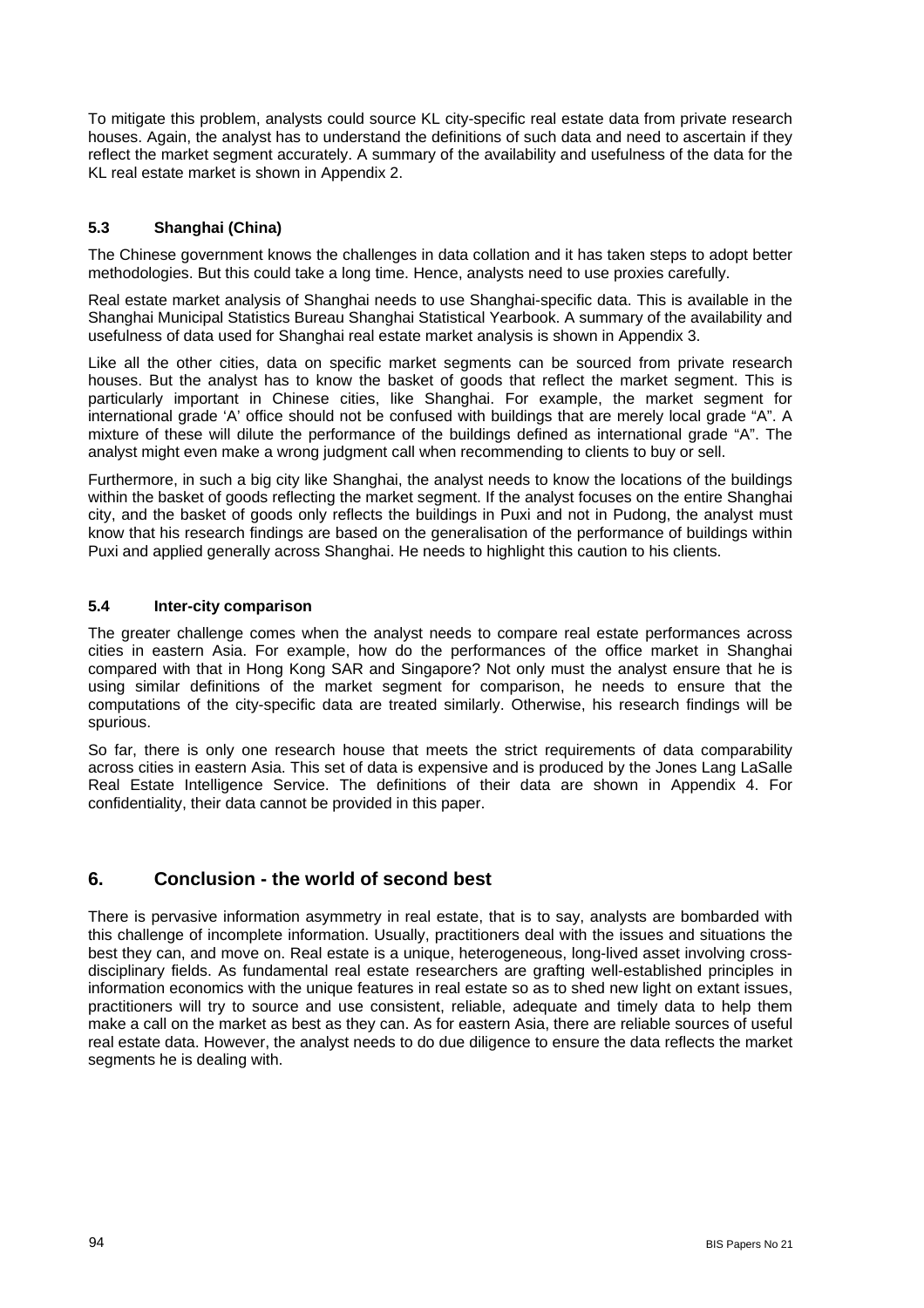# **Appendix 1(a): Singapore**

|                                                                                                        |                                                                                                                                   |        | <b>Usefulness</b> |        |   |  |
|--------------------------------------------------------------------------------------------------------|-----------------------------------------------------------------------------------------------------------------------------------|--------|-------------------|--------|---|--|
| <b>Variables</b>                                                                                       | <b>Main source of information</b>                                                                                                 | C      | A                 | R.     | T |  |
|                                                                                                        | <b>Economic</b>                                                                                                                   |        |                   |        |   |  |
| <b>GDP</b>                                                                                             | Department of Statistics, Singapore                                                                                               | □      | □                 | □      | □ |  |
| Inflation                                                                                              | (Official website)                                                                                                                | □      | □                 | □      | □ |  |
| Retail sales index                                                                                     |                                                                                                                                   | □      | □                 | □      | □ |  |
| Foreign direct investment                                                                              | <b>Economist Corporate Network</b><br>(Regional Strategic Quarterly Forecast)                                                     | □      |                   | □      | □ |  |
| Unemployment rate                                                                                      | Ministry of Manpower, Singapore<br>(Official website)                                                                             | □      | □                 | □      | □ |  |
| Interest rate                                                                                          | Monetary Authority of Singapore                                                                                                   | $\Box$ | □                 | $\Box$ | □ |  |
| Exchange rate                                                                                          | (Official website)                                                                                                                |        | □                 | □      | □ |  |
| Forecast of economic<br>indicators                                                                     | <b>Economist Corporate Network</b><br>(Regional Strategic Quarterly Forecast &<br>Asia-Pacific Executive Brief)                   | □      | □                 | □      | □ |  |
| Sovereign credit risk indicators<br>eg foreign debt/GDP,<br>reserves/imports and Moody/<br>S&P ratings | <b>UBS Warburg</b><br>(Asian Economic Indicators)                                                                                 | □      | □                 | □      | □ |  |
|                                                                                                        | <b>Political</b>                                                                                                                  |        |                   |        |   |  |
| <b>Political risks</b>                                                                                 | <b>Economist Corporate Network</b><br>(Regional Strategic Quarterly Updates,<br>Asia-Pacific Economic Brief & Country<br>Monitor) | $\Box$ | □                 | □      | □ |  |
|                                                                                                        | Demographic                                                                                                                       |        |                   |        |   |  |
| Population size                                                                                        | Department of Statistics, Singapore<br>(Official website)                                                                         | □      | □                 | □      | □ |  |
| Per capita income                                                                                      | Department of Statistics, Singapore<br>(Yearbook of Statistics)                                                                   | □      | □                 | □      | □ |  |
| Household size                                                                                         | Department of Statistics, Singapore                                                                                               | □      | □                 | $\Box$ |   |  |
| Household income                                                                                       | (Census of Population 2000)                                                                                                       | $\Box$ | □                 | $\Box$ |   |  |
| Living space per capita                                                                                |                                                                                                                                   | □      | □                 | $\Box$ |   |  |
| Forecast of demographic<br>indicators                                                                  | Asian Demographics<br>(Weekly Demographic Insights)                                                                               | □      |                   | $\Box$ |   |  |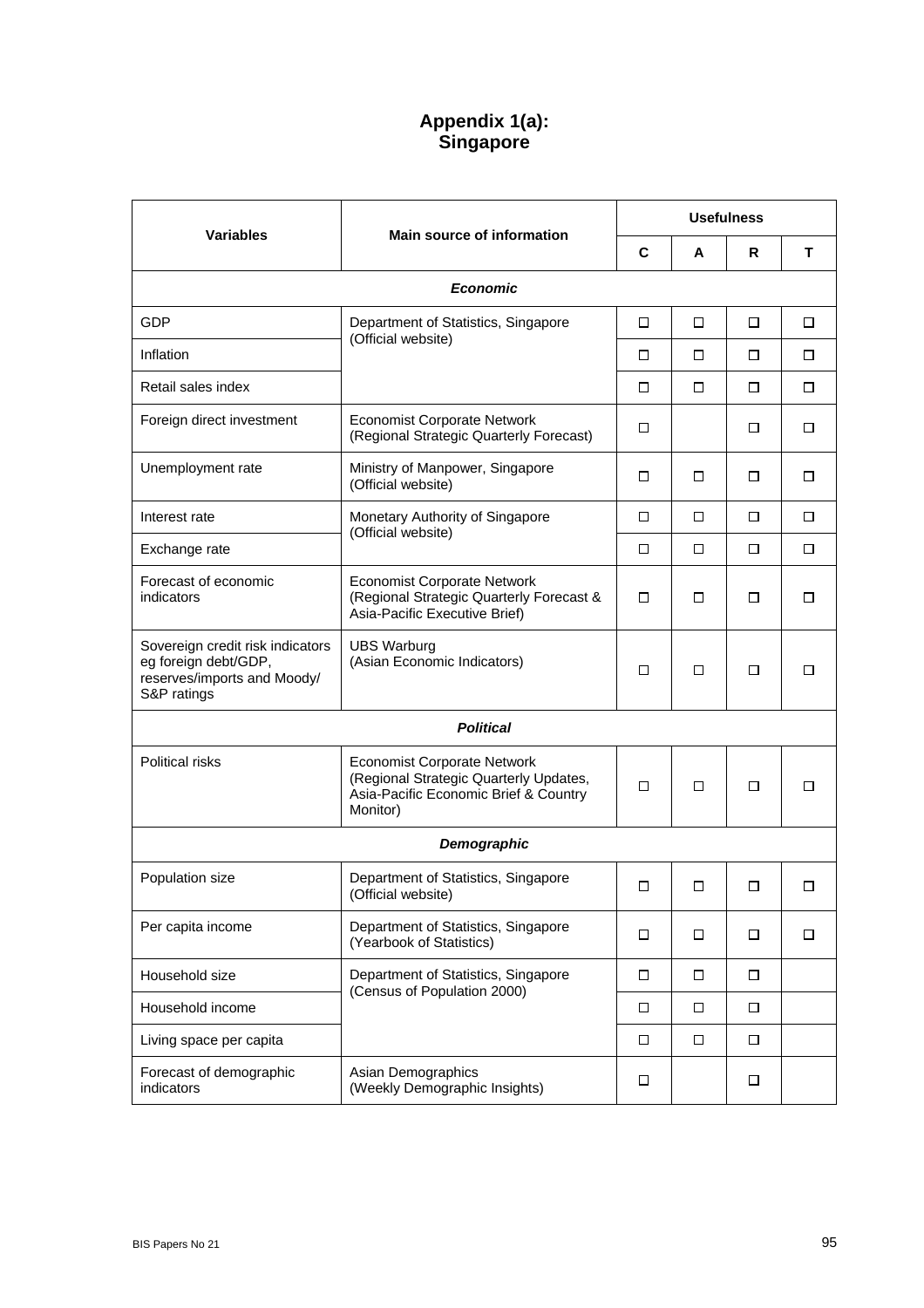## **Appendix 1(a): Singapore** (cont)

| <b>Variables</b>                                                                                                                               | Main source of information                                   |             | <b>Usefulness</b> |        |   |  |
|------------------------------------------------------------------------------------------------------------------------------------------------|--------------------------------------------------------------|-------------|-------------------|--------|---|--|
|                                                                                                                                                |                                                              | $\mathbf c$ | A                 | R      | т |  |
|                                                                                                                                                | Real estate market information                               |             |                   |        |   |  |
| All sectors (Residential, Office, Retail & Industrial)                                                                                         |                                                              |             |                   |        |   |  |
| <b>Existing stock</b>                                                                                                                          | Urban Redevelopment Authority,                               | □           | □                 | □      | □ |  |
| Historical supply                                                                                                                              | Singapore<br>(Real Estate Information System -<br>Web-based) | □           | □                 | $\Box$ | □ |  |
| Historical demand                                                                                                                              |                                                              | П           | П                 | П      | П |  |
| Historical vacancy                                                                                                                             |                                                              | □           | □                 | $\Box$ | □ |  |
| <b>Historical rental</b>                                                                                                                       |                                                              | □           | □                 | $\Box$ | □ |  |
| Historical price/capital value                                                                                                                 |                                                              | □           | □                 | □      | □ |  |
| Historical yields                                                                                                                              | <b>CB Richard Ellis</b><br>(Singapore Real Estate Quarterly  | □           | □                 | $\Box$ | □ |  |
| Potential supply<br>(except residential)                                                                                                       | Research Report)                                             | □           | □                 | □      | □ |  |
| Office (Grade "A")                                                                                                                             |                                                              |             |                   |        |   |  |
| Historical and forecast of<br>demand, supply, vacancy,<br>rental, capital value, yields and<br>total returns                                   | Jones Lang LaSalle<br>(Real Estate Intelligence Services)    | □           | □                 | П      | п |  |
| <b>Residential</b>                                                                                                                             |                                                              |             |                   |        |   |  |
| Potential supply                                                                                                                               | Urban Redevelopment Authority,                               | □           | □                 | □      | □ |  |
| List of sales transactions                                                                                                                     | Singapore<br>(Real Estate Information System -               | П           | п                 | П      | П |  |
| Buyers' profile - nationality                                                                                                                  | Web-based)                                                   | □           | □                 | □      | □ |  |
| Note: Criteria used to measure the usefulness of information sources are Consistency (C), Reliability (R), Adequacy (A) and<br>Timeliness (T). |                                                              |             |                   |        |   |  |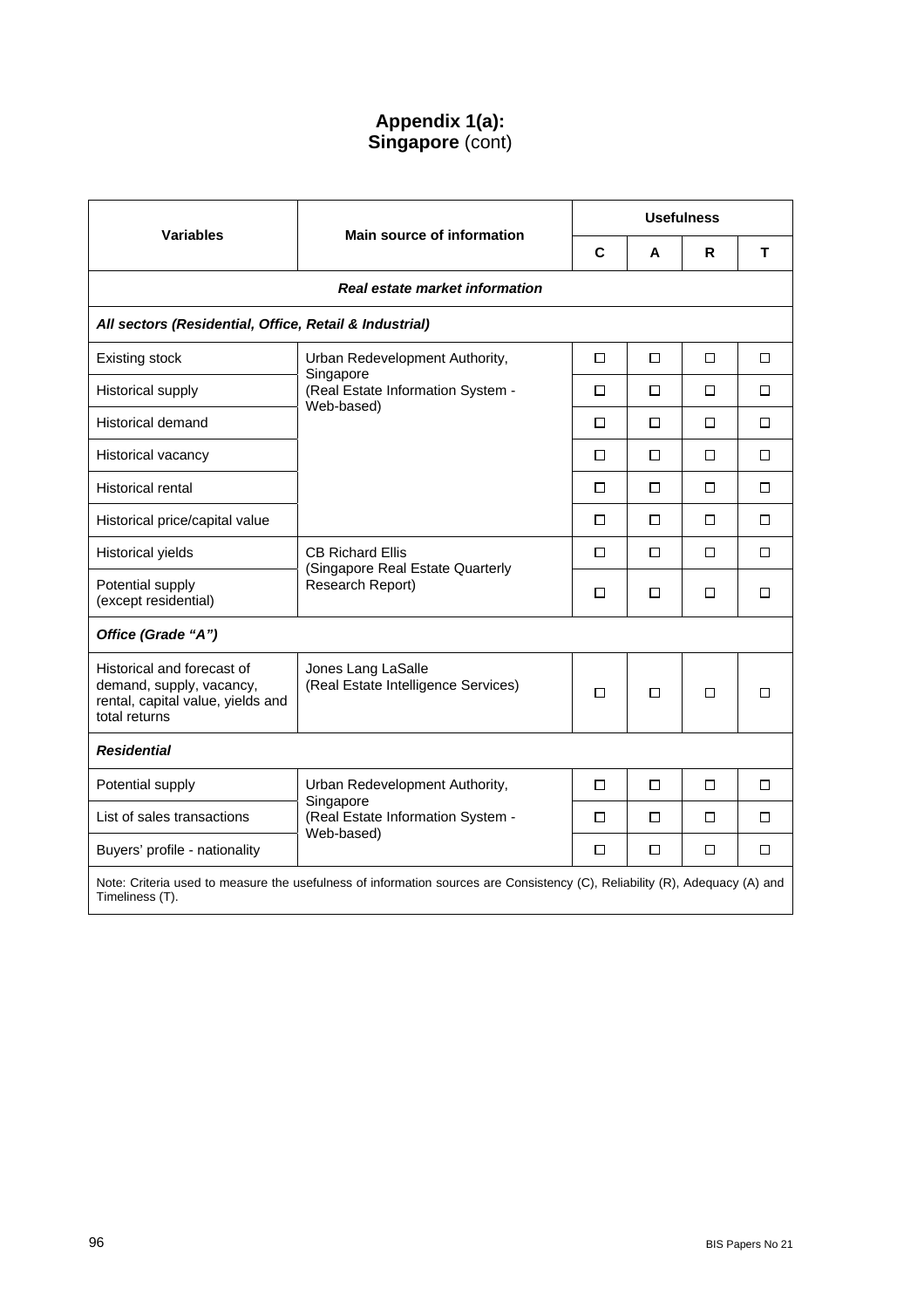## **Appendix 1(b): Sources for information on Singapore**

| Economic indicators               | Websites<br>Department of Statistics, Singapore (www.singstat.gov.sg)<br>Ministry of Manpower, Singapore (www.mom.gov.sg)<br>Ministry of Trade & Industry, Singapore (www.mti.gov.sg)<br>Ministry of Finance, Singapore (www.mof.gov.sg)<br>Monetary Authority of Singapore (www.mas.gov.sg)<br>Singapore Tourism Board (www.stb.gov.sg)<br>Asian Development Bank (www.adb.org)<br>The World Bank Group (www.worldbank.org)<br>International Monetary Fund (www.imf.org)<br>United Nations Conference on Trade and Development (www.unctad.org)<br>Publications<br>Ministry of Trade & Industry (Economic Survey of Singapore, Quarterly)<br>Monetary Authority of Singapore (Macroeconomic Review, Biannually)<br>Economist Corporate Network (Regional Strategic Quarterly Forecast & Asia<br>Pacific Executive Brief)<br>UBS Warburg (Asian Economic Indicators)<br>Other information providers (Subscription basis)<br><b>Bloomberg LP</b><br>Thomson ONE Analytics (contains analyst reports on Singapore economy)<br>Factiva (contains information from newspaper, magazines and reports) |
|-----------------------------------|--------------------------------------------------------------------------------------------------------------------------------------------------------------------------------------------------------------------------------------------------------------------------------------------------------------------------------------------------------------------------------------------------------------------------------------------------------------------------------------------------------------------------------------------------------------------------------------------------------------------------------------------------------------------------------------------------------------------------------------------------------------------------------------------------------------------------------------------------------------------------------------------------------------------------------------------------------------------------------------------------------------------------------------------------------------------------------------------------|
| <b>Politics</b>                   | Websites<br>Institute of Policy Studies (www.ips.org.sg)<br>Publications<br>Economist Corporate Network (Regional Strategic Quarterly Updates, Asia-Pacific<br>Economic Brief & Country Monitor)                                                                                                                                                                                                                                                                                                                                                                                                                                                                                                                                                                                                                                                                                                                                                                                                                                                                                                 |
| Demographic<br>indicators         | Websites<br>Department of Statistics, Singapore (www.singstat.gov.sg)<br>Asian Development Banks (www.adb.org)<br><b>Publications</b><br>Department of Statistics, Singapore (Yearbook of Statistics & Census of<br>Population 2000)<br>Asian Demographics (Weekly Demographic Insights)<br>Economist Corporate Network (Regional Strategic Quarterly Forecast)                                                                                                                                                                                                                                                                                                                                                                                                                                                                                                                                                                                                                                                                                                                                  |
| Real estate market<br>information | Websites<br>Urban Redevelopment Authority of Singapore (www.ura.gov.sg)<br>Housing & Development Board, Singapore (www.hdb.gov.sg)<br>Central Provident Fund Board, Singapore (www.cpf.gov.sg)<br>$\overline{\phantom{0}}$<br>Real Estate Developers' Association of Singapore (www.redas.com)<br>$\qquad \qquad -$<br>CB Richard Ellis (www.cbre.com.sg)<br>Chesterton International (www.chesterton.com.sg)<br>Colliers International (www.colliers.com/singapore)<br>Cushman & Wakefield (www.cushwakeasia.com)<br>DTZ Debenham Tie Leung (www.dtz.com.sg)                                                                                                                                                                                                                                                                                                                                                                                                                                                                                                                                    |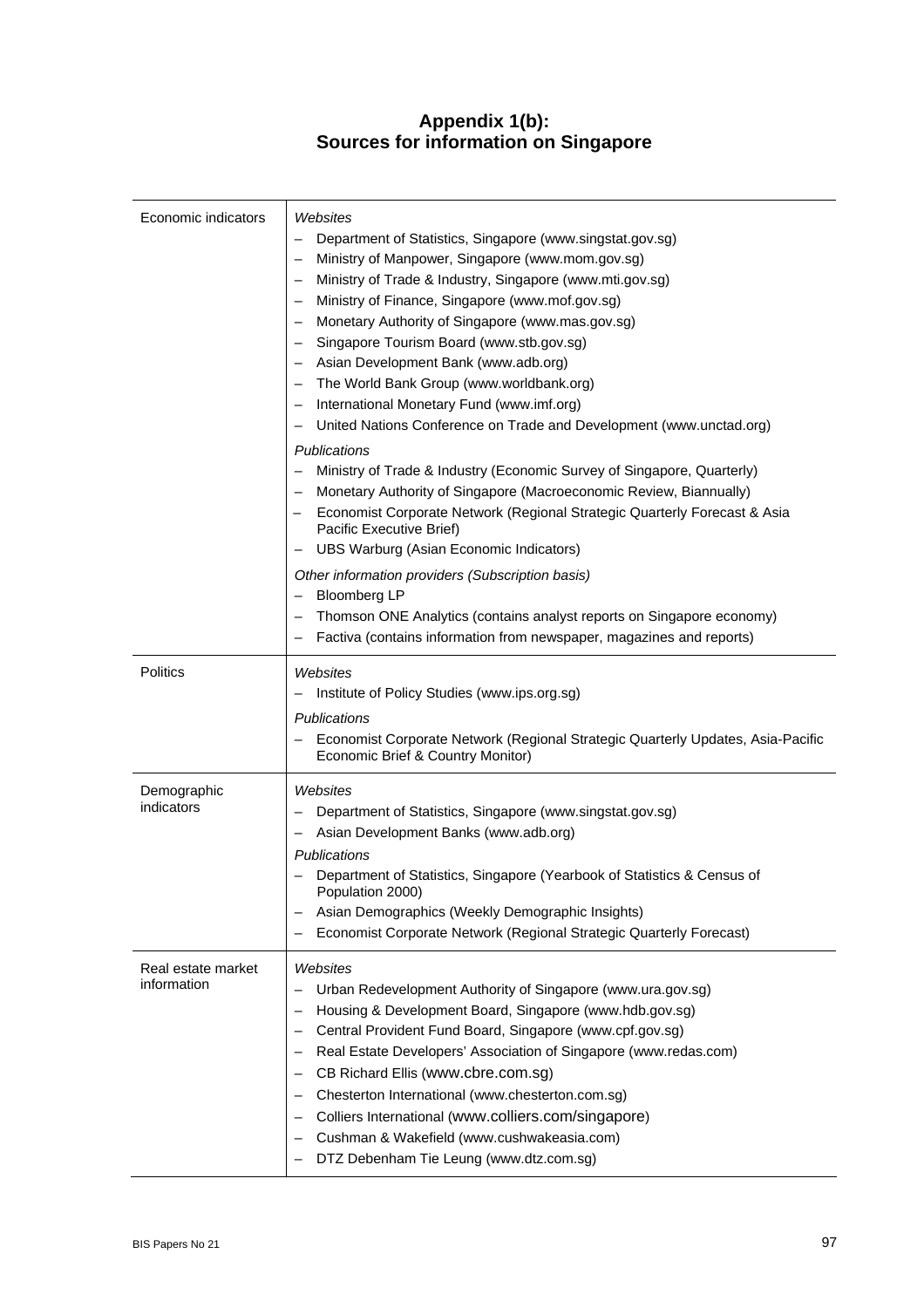### **Appendix 1(b): Sources for information on Singapore** (cont)

| Real estate market<br>information (cont) | <i>Websites (cont)</i><br>Jones Lang LaSalle (www.joneslanglasalle.com.sg)<br>Jones Lang LaSalle Hotels (www.joneslanglasallehotels.com)                                        |
|------------------------------------------|---------------------------------------------------------------------------------------------------------------------------------------------------------------------------------|
|                                          | Publications                                                                                                                                                                    |
|                                          | Urban Redevelopment Authority of Singapore (Property Market Information)                                                                                                        |
|                                          | CB Richard Ellis (Singapore Real Estate Research Report, Quarterly)                                                                                                             |
|                                          | Jones Lang LaSalle (Singapore Quarterly Property Market Review, Singapore<br>Property Market Monitor, Asia Pacific Property Digest & Asia Pacific Property<br>Investment Guide) |
|                                          | Other information providers (Subscription basis)                                                                                                                                |
|                                          | Jones Lang LaSalle (Real Estate Intelligence Services)                                                                                                                          |
|                                          | Thomson ONE Analytics (contains analysts' reports on property sector)                                                                                                           |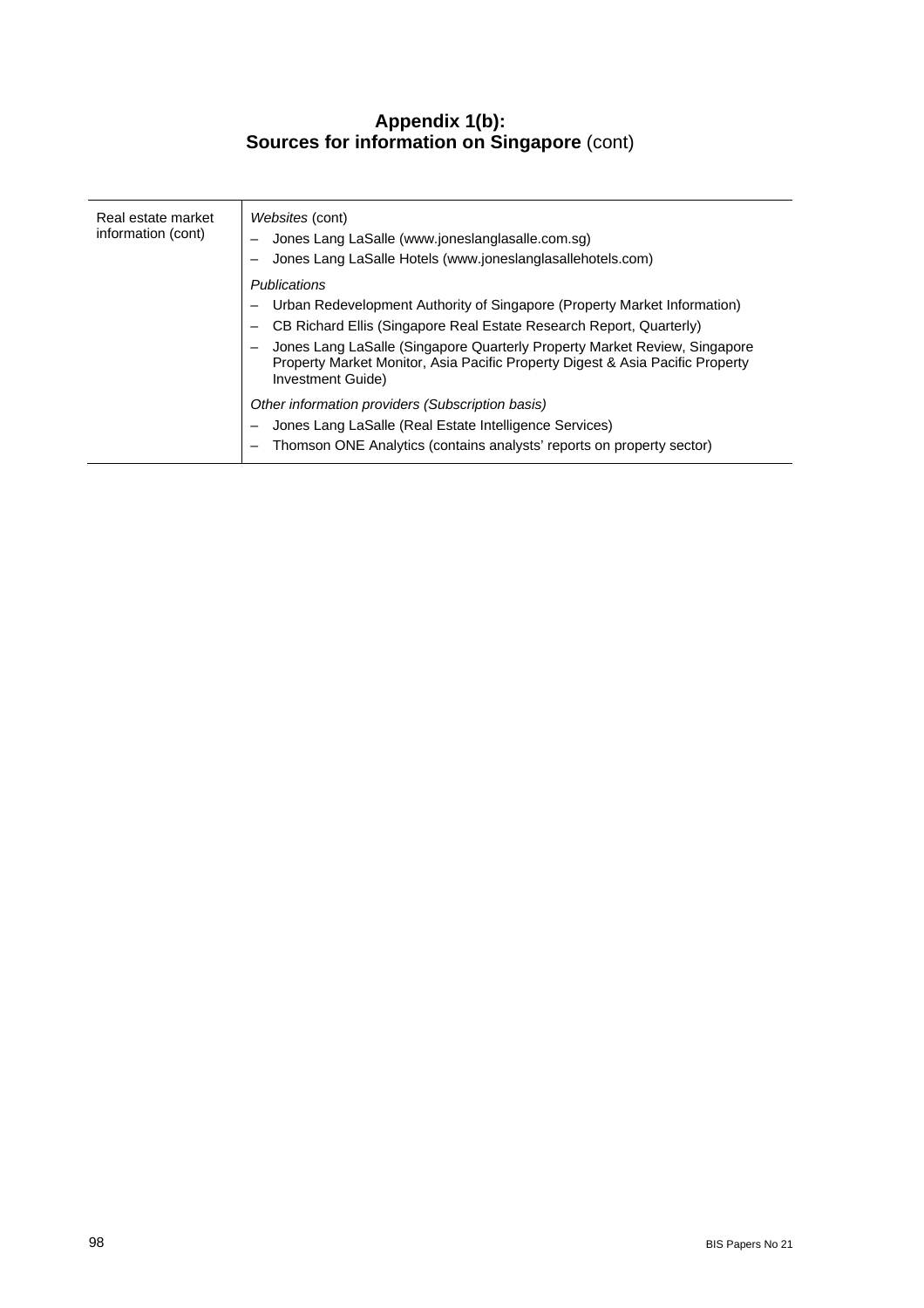# **Appendix 2(a): Malaysia (Kuala Lumpur)**

|                                                                                                       | <b>Main source of information</b>                                                                                                  | <b>Usefulness</b> |   |        |        |
|-------------------------------------------------------------------------------------------------------|------------------------------------------------------------------------------------------------------------------------------------|-------------------|---|--------|--------|
| <b>Variables</b>                                                                                      |                                                                                                                                    | C                 | A | R      | T      |
|                                                                                                       | <b>Economic</b>                                                                                                                    |                   |   |        |        |
| GDP                                                                                                   | Asian Development Bank                                                                                                             | □                 | □ | □      | □      |
| Inflation                                                                                             | (Key Indicators 2003)                                                                                                              | □                 | □ | □      | □      |
| Unemployment rate                                                                                     |                                                                                                                                    | □                 | □ | $\Box$ | □      |
| <b>External trade</b>                                                                                 |                                                                                                                                    | □                 | □ | $\Box$ | $\Box$ |
| Exchange rate                                                                                         |                                                                                                                                    | $\Box$            | □ | □      | □      |
| Interest rate                                                                                         | Bank Negara Malaysia<br>(Official website)                                                                                         | □                 | □ | □      | □      |
| Foreign direct investment                                                                             | <b>Economist Corporate Network</b><br>(Regional Strategic Quarterly Forecast)                                                      | $\Box$            |   | □      | □      |
| Forecast of economic<br>indicators                                                                    | <b>Economist Corporate Network</b><br>(Regional Strategic Quarterly Forecast &<br>Asia-Pacific Executive Brief)                    | П.                | □ | □      | □      |
| Non-performing loan                                                                                   | Ernst & Young<br>(Non-Performing Loan Report: Asia 2002) -<br>Ad hoc report                                                        |                   |   | □      | □      |
| Sovereign credit risk<br>indicators eg foreign<br>debt/GDP, reserves/imports<br>and Moody/S&P ratings | UBS Warburg (Asian Economic Indicators)                                                                                            | □                 | □ | □      | □      |
|                                                                                                       | <b>Political</b>                                                                                                                   |                   |   |        |        |
| <b>Political risks</b>                                                                                | <b>Economist Corporate Network</b><br>(Regional Strategic Quarterly Updates,<br>Asia-Pacific Executive Brief & Country<br>Monitor) | □                 | □ | □      | П      |
|                                                                                                       | Demographic                                                                                                                        |                   |   |        |        |
| Population size                                                                                       | Department of Statistics, Malaysia<br>(Official website)                                                                           | $\Box$            | □ | $\Box$ | $\Box$ |
| Demographic characteristics<br>(Age distribution, etc)                                                | Department of Statistics, Malaysia<br>(Population & Housing Census 2000)                                                           | □                 | □ | □      |        |
| Forecast of demographic<br>indicators                                                                 | Asian Demographics<br>(Weekly Demographic Insights)                                                                                | □                 |   | $\Box$ |        |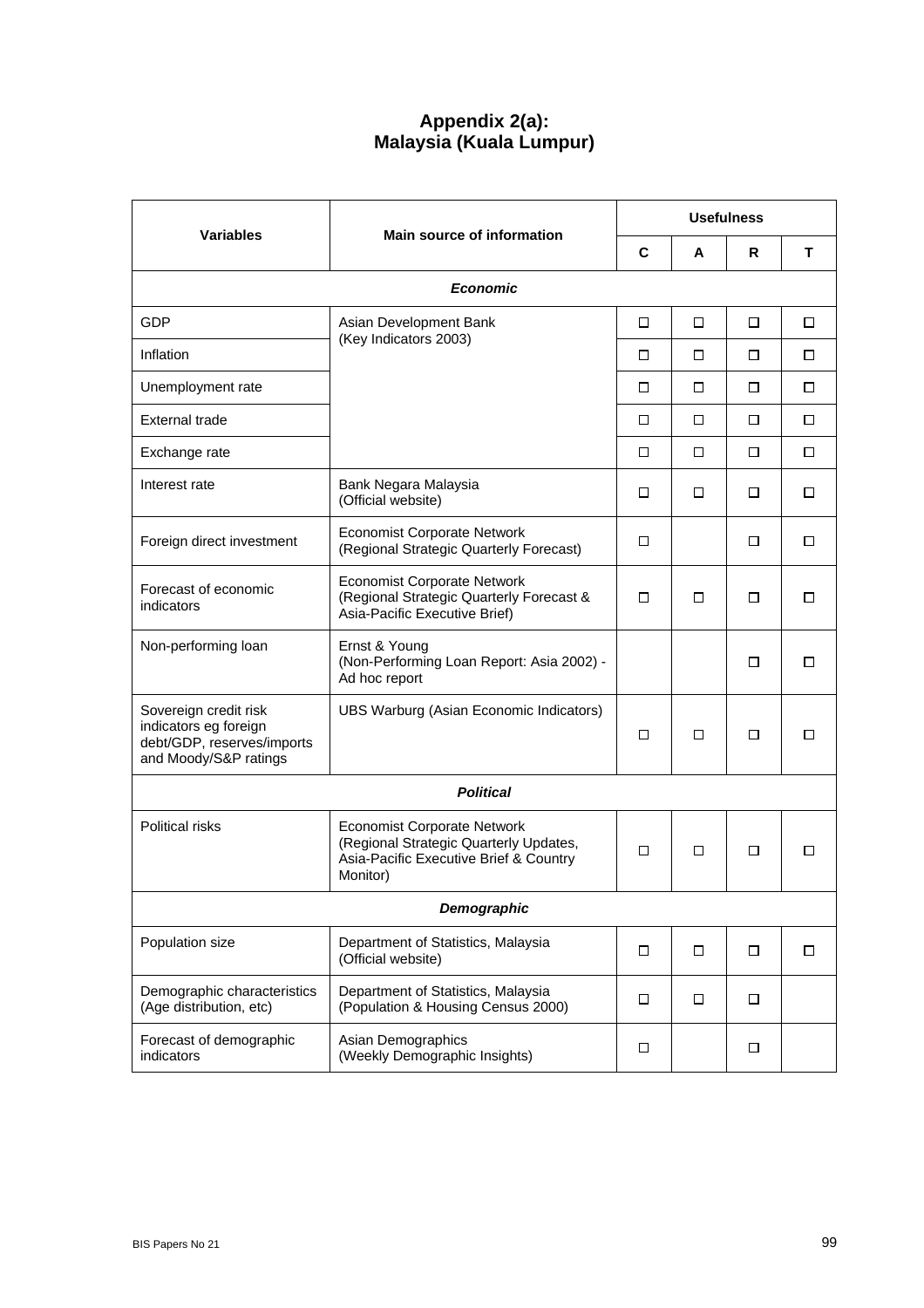# **Appendix 2(a): Malaysia (Kuala Lumpur)** (cont)

| <b>Variables</b>                                                                                                                               | Main source of information                                                                | <b>Usefulness</b> |   |   |  |
|------------------------------------------------------------------------------------------------------------------------------------------------|-------------------------------------------------------------------------------------------|-------------------|---|---|--|
|                                                                                                                                                |                                                                                           | C                 | A | R |  |
|                                                                                                                                                | Real estate market information                                                            |                   |   |   |  |
|                                                                                                                                                | Investment grade office & luxury residential                                              |                   |   |   |  |
| Historical and forecast of<br>demand, supply, vacancy,<br>rental, capital value, yields<br>and total returns                                   | Jones Lang LaSalle<br>(Real Estate Intelligence Services)                                 | П                 | п | П |  |
| <b>Luxury residential</b>                                                                                                                      |                                                                                           |                   |   |   |  |
| Affordability index                                                                                                                            | Straits-GK Goh Research Sdn Bhd<br>(Analysts' reports on Malaysian<br>residential market) | □                 | п | П |  |
| Note: Criteria used to measure the usefulness of information sources are Consistency (C), Reliability (R), Adequacy (A) and<br>Timeliness (T). |                                                                                           |                   |   |   |  |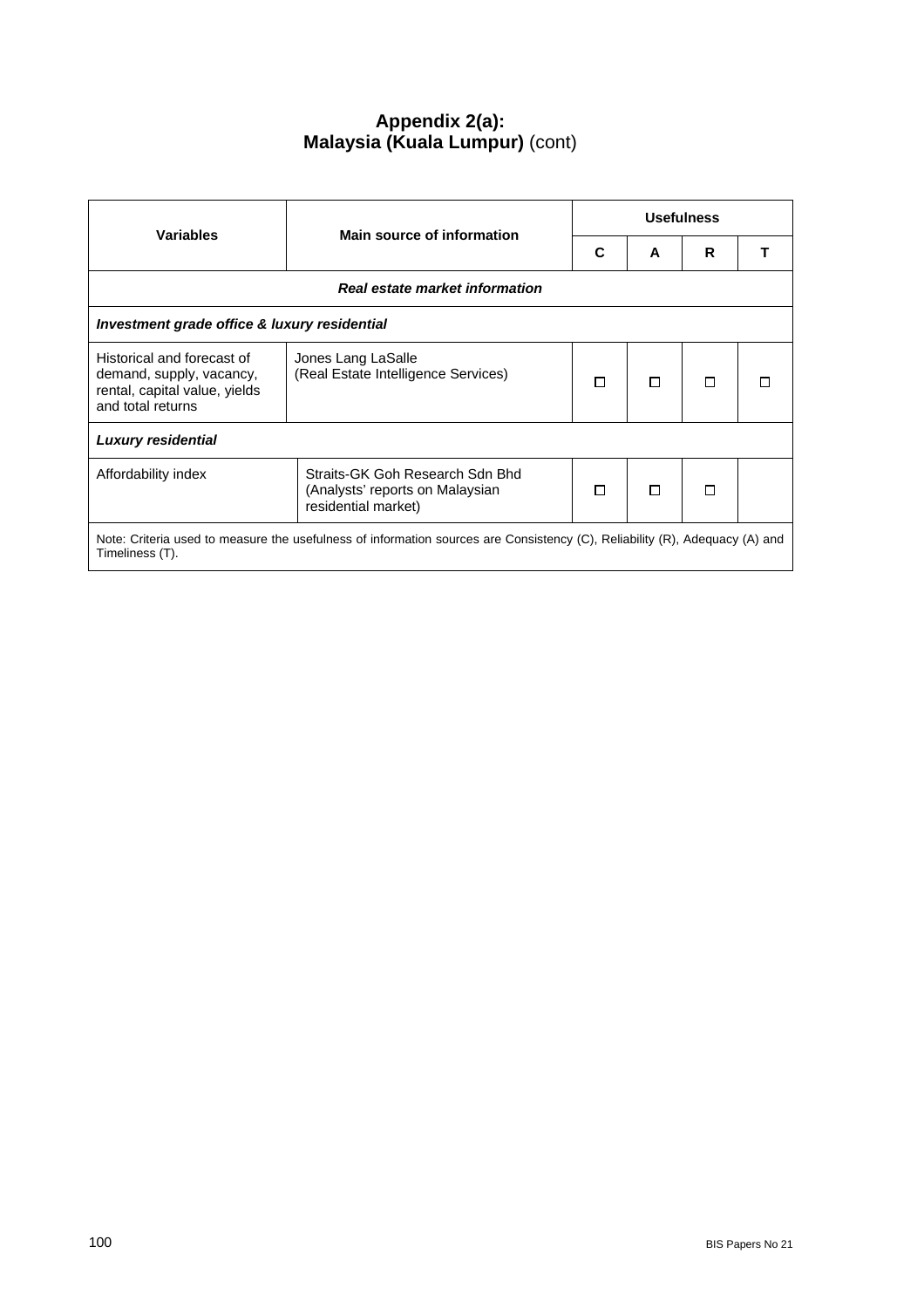# **Appendix 2(b): Sources for information on Malaysia (Kuala Lumpur)**

| Economic indicators               | Websites                                                                                                                                        |
|-----------------------------------|-------------------------------------------------------------------------------------------------------------------------------------------------|
|                                   | Department of Statistics, Malaysia (www.statistics.gov.my)                                                                                      |
|                                   | Ministry of Domestic Trade & Consumer Affairs (www.kpdnhq.gov.my)<br>—                                                                          |
|                                   | Malaysian Industrial Development Authority (MIDA) (www.mida.gov.my)                                                                             |
|                                   | Bank Negara Malaysia (www.bnm.gov.sg)                                                                                                           |
|                                   | Asian Development Bank (www.adb.org)                                                                                                            |
|                                   | The World Bank Group (www.worldbank.org)                                                                                                        |
|                                   | International Monetary Fund (www.imf.org)                                                                                                       |
|                                   | United Nations Conference on Trade and Development (www.unctad.org)                                                                             |
|                                   | Publications                                                                                                                                    |
|                                   | Department of Statistics, Malaysia (Monthly Statistical Bulletin, Yearbook of<br>Statistics & Business Expectation Survey of Limited Companies) |
|                                   | Bank Negara Malaysia (Monthly Statistical Bulletin, Quarterly Bulletin & BNM<br>Annual Report)                                                  |
|                                   | Economist Corporate Network (Regional Strategic Quarterly Forecast & Asia<br>-<br>Pacific Executive Brief)                                      |
|                                   | UBS Warburg (Asian Economic Indicators)<br>$\qquad \qquad -$                                                                                    |
|                                   | Ernst & Young (Non-Performing Loan Report: Asia 2002)                                                                                           |
|                                   | Other information providers (Subscription basis)                                                                                                |
|                                   | <b>Bloomberg LP</b><br>—                                                                                                                        |
|                                   | Thomson ONE Analytics (contains analyst reports on Malaysia economy)                                                                            |
|                                   | Factiva (contains information from newspaper, magazines and reports)                                                                            |
|                                   |                                                                                                                                                 |
| <b>Politics</b>                   | <b>Publications</b><br>Economist Corporate Network (Regional Strategic Quarterly Updates, Asia-Pacific<br>Economic Brief & Country Monitor)     |
| Demographic                       | Websites                                                                                                                                        |
| indicators                        | Department of Statistics, Malaysia (www.statistics.gov.my)                                                                                      |
|                                   | Asian Development Banks (www.adb.org)                                                                                                           |
|                                   | <b>Publications</b>                                                                                                                             |
|                                   | Department of Statistics, Malaysia (Yearbook of Statistics, Malaysia & Population<br>& Housing Census 2000)                                     |
|                                   | Asian Demographics (Weekly Demographic Insights)                                                                                                |
|                                   | Economist Corporate Network (Regional Strategic Quarterly Forecast)                                                                             |
|                                   |                                                                                                                                                 |
| Real estate market<br>information | Websites                                                                                                                                        |
| (Kuala Lumpur)                    | CH Williams Talhar & Wong (www.wtw.com.my)                                                                                                      |
|                                   | Cushman & Wakefield (www.cushwakeasia.com)                                                                                                      |
|                                   | DTZ Debenham Tie Leung (www.dtzresearch.com)                                                                                                    |
|                                   | Jones Lang LaSalle Hotels (www.joneslanglasallehotels.com)                                                                                      |
|                                   | <b>Publications</b>                                                                                                                             |
|                                   | National Property Information Centre (Property Market Report & Property<br>—<br><b>Overhang Quarterly Report)</b>                               |
|                                   | CH Williams Talhar & Wong (WTW Market Report)                                                                                                   |
|                                   | Cushman & Wakefield (Kuala Lumpur Office Snapshot)                                                                                              |
|                                   | DTZ Debenham Tie Leung (Property Times)                                                                                                         |
|                                   | Jones Lang LaSalle (Asia Pacific Property Digest & Asia Pacific Property                                                                        |
|                                   | Investment Guide)                                                                                                                               |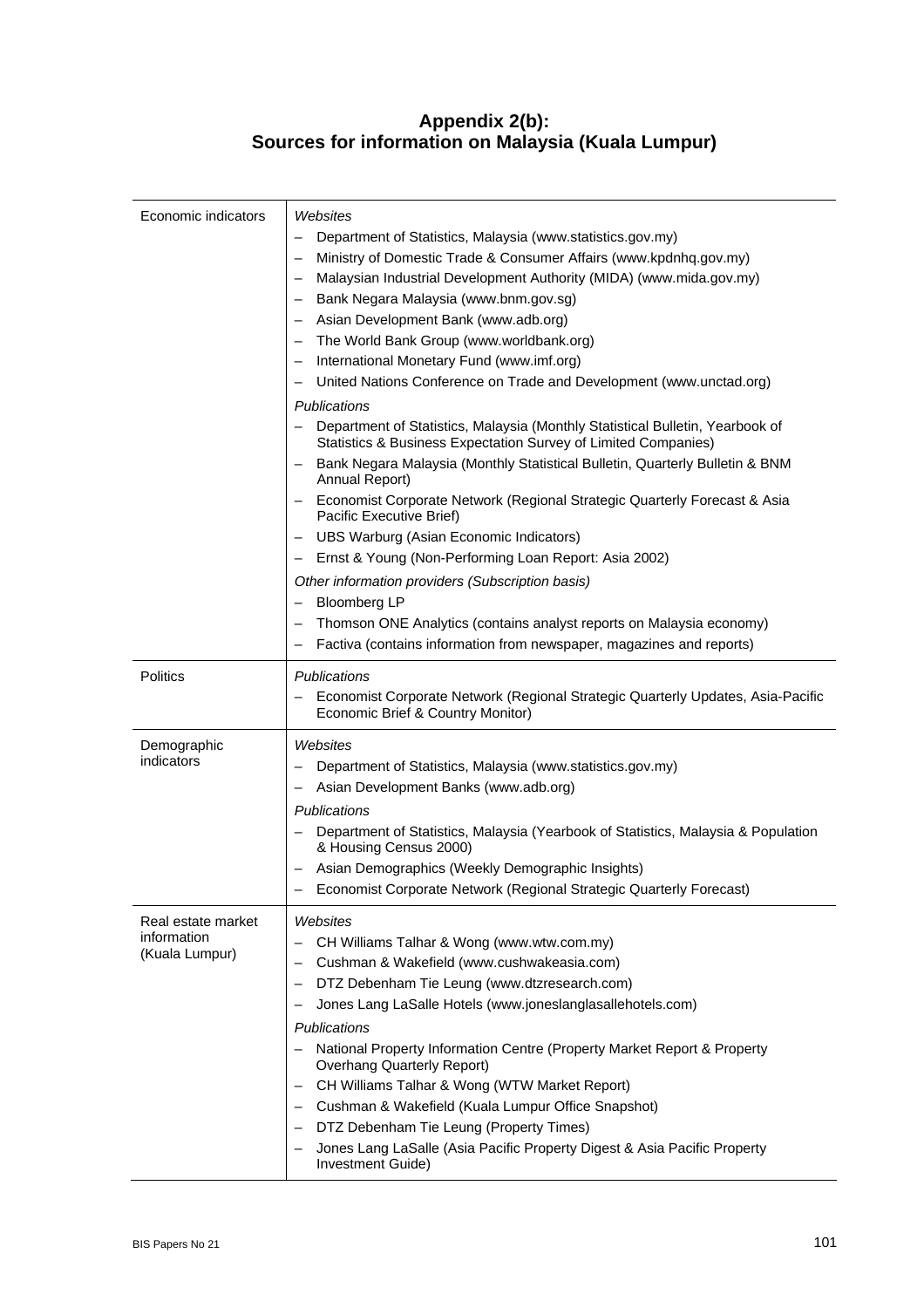## **Appendix 2(b): Sources for information on Malaysia (Kuala Lumpur)** (cont)

| Real estate market<br>information<br>(Kuala Lumpur) (cont) | Other information providers (Subscription basis)<br>Jones Lang LaSalle (Real Estate Intelligence Services)<br>Bloomberg LP<br>- Thomson ONE Analytics (contains analysts' reports on property sector) Factiva |
|------------------------------------------------------------|---------------------------------------------------------------------------------------------------------------------------------------------------------------------------------------------------------------|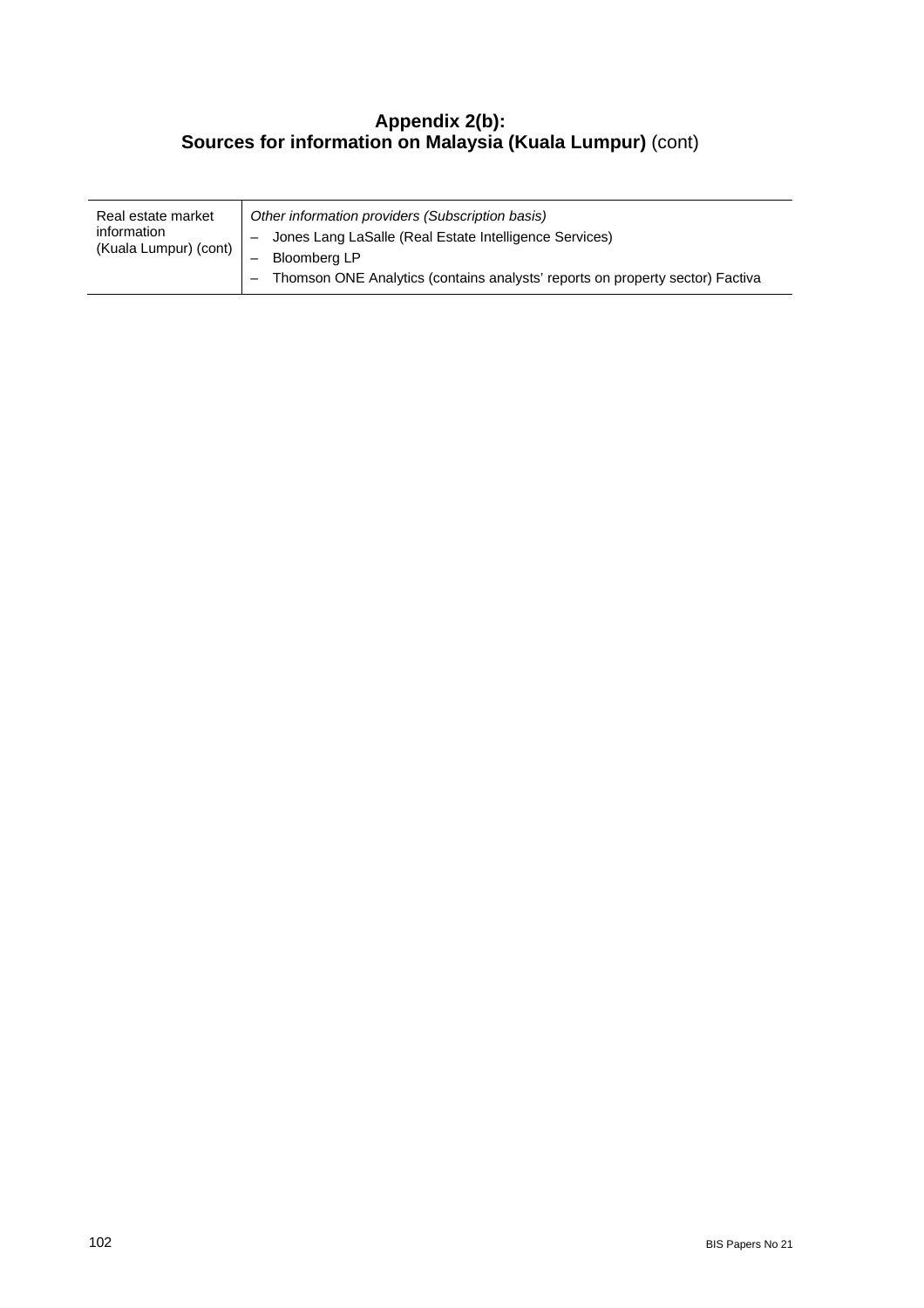# **Appendix 3(a): Shanghai**

|                                                                                                       |                                                                                                                                    | <b>Usefulness</b> |        |        |        |
|-------------------------------------------------------------------------------------------------------|------------------------------------------------------------------------------------------------------------------------------------|-------------------|--------|--------|--------|
| Variables                                                                                             | <b>Main source of information</b>                                                                                                  | C                 | A      | R.     | т      |
|                                                                                                       | <b>Economic</b>                                                                                                                    |                   |        |        |        |
| <b>GDP</b>                                                                                            | Shanghai Municipal Statistics Bureau                                                                                               | □                 | □      |        | □      |
| Inflation                                                                                             | (Shanghai Statistical Yearbook)                                                                                                    | □                 | □      | □      | □      |
| Unemployment rate                                                                                     |                                                                                                                                    | □                 | □      |        | П      |
| External trade                                                                                        |                                                                                                                                    | □                 | □      | □      | □      |
| <b>Retail sales</b>                                                                                   |                                                                                                                                    | □                 | □      | □      | □      |
| Foreign direct investment                                                                             |                                                                                                                                    | □                 | □      |        | □      |
| Forecast of economic<br>indicators                                                                    | <b>Economist Corporate Network</b><br>(Regional Strategic Quarterly Forecast<br>& Asia-Pacific Executive Brief)                    | □                 | □      | □      | □      |
| <b>Business Confidence Index</b>                                                                      | Shanghai Municipal Statistics Bureau<br>(Official website)                                                                         | □                 | □      | □      | □      |
| Non-performing loan                                                                                   | Ernst & Young<br>(Non-Performing Loan Report: Asia<br>2002) - Ad hoc                                                               |                   |        | □      | □      |
| Interest rate                                                                                         | <b>UBS Warburg</b>                                                                                                                 | □                 | □      | □      | □      |
| Exchange rate                                                                                         | (Asian Economic Indicators)                                                                                                        | □                 | □      | □      | □      |
| Sovereign credit risk<br>indicators eg foreign<br>debt/GDP, reserves/imports<br>and Moody/S&P ratings |                                                                                                                                    | □                 | ◻      | □      | П      |
|                                                                                                       | <b>Political</b>                                                                                                                   |                   |        |        |        |
| <b>Political risks</b>                                                                                | <b>Economist Corporate Network</b><br>(Regional Strategic Quarterly Updates,<br>Asia-Pacific Executive Brief & Country<br>Monitor) | ப                 | ப      | □      |        |
|                                                                                                       | Demographic                                                                                                                        |                   |        |        |        |
| Population size                                                                                       | Shanghai Municipal Statistics Bureau<br>(Shanghai Statistical Yearbook)                                                            | $\Box$            | $\Box$ | $\Box$ | $\Box$ |
| Demographic characteristics<br>(age distribution, etc)                                                |                                                                                                                                    | □                 | □      | □      | □      |
| Income per capita                                                                                     |                                                                                                                                    | $\Box$            | $\Box$ | $\Box$ | □      |
| Living space per capita                                                                               |                                                                                                                                    | □                 | □      | □      | □      |
| Household formation                                                                                   |                                                                                                                                    | □                 | □      | $\Box$ | □      |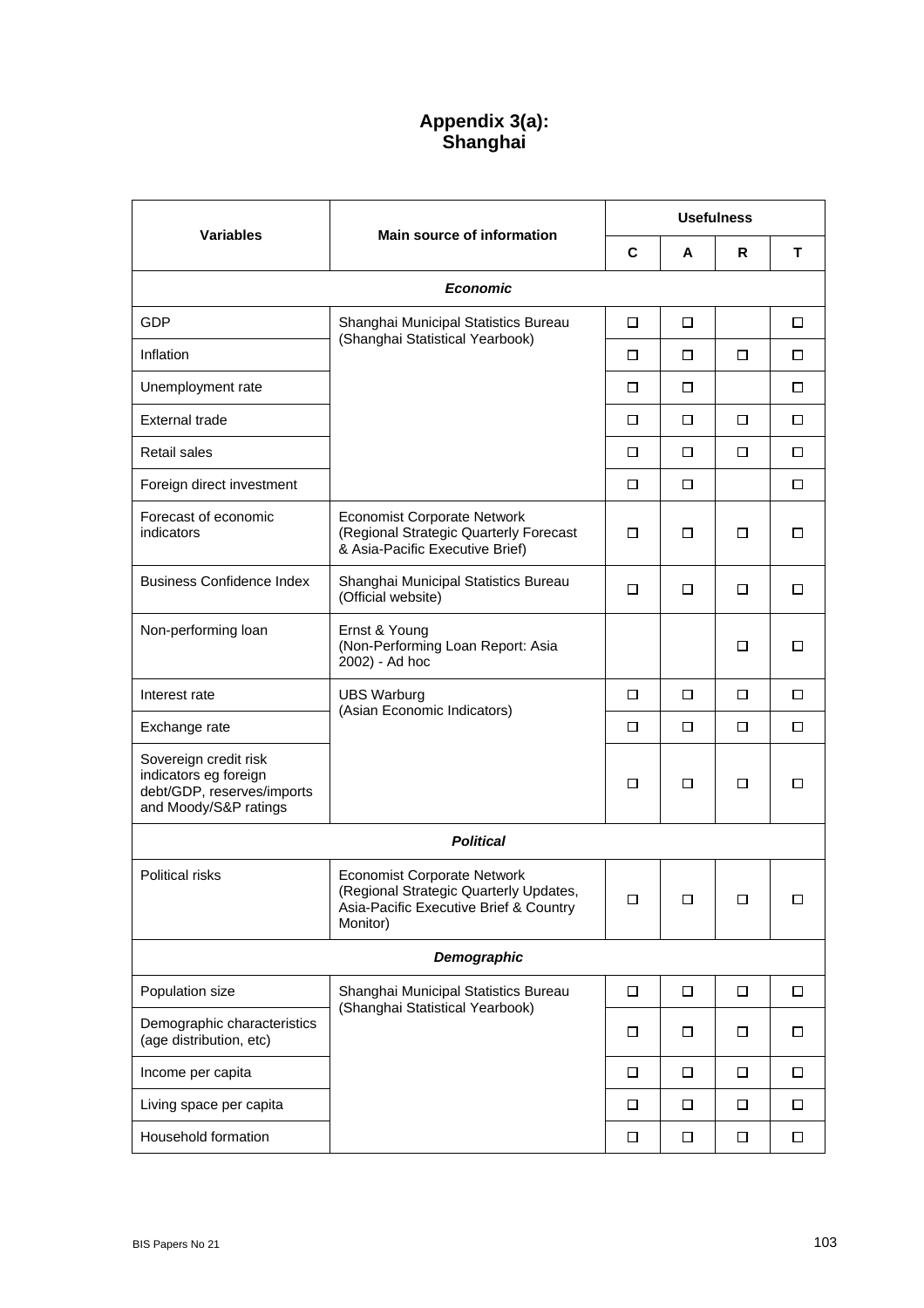# **Appendix 3(a): Shanghai** (cont)

|                                                                                                                                                | <b>Main source of information</b>                                  | <b>Usefulness</b> |        |   |        |
|------------------------------------------------------------------------------------------------------------------------------------------------|--------------------------------------------------------------------|-------------------|--------|---|--------|
| <b>Variables</b>                                                                                                                               |                                                                    | C                 | A      | R | т      |
|                                                                                                                                                | <b>Demographic (cont)</b>                                          |                   |        |   |        |
| Household characteristics<br>(size, income distribution,<br>etc)                                                                               |                                                                    | □                 | $\Box$ | □ | $\Box$ |
| Forecast of demographic<br>indicators                                                                                                          | Asian Demographics<br>(Weekly Demographic Insights)                | □                 |        | □ |        |
|                                                                                                                                                | <b>Real estate market information</b>                              |                   |        |   |        |
| <b>Overall property sector</b>                                                                                                                 |                                                                    |                   |        |   |        |
| <b>Construction statistics</b>                                                                                                                 | Shanghai Real Estate Trading Centre<br>(Official website)          | □                 |        | □ | П      |
| New completions                                                                                                                                |                                                                    | $\Box$            |        | □ | □      |
| Registered area for sales                                                                                                                      |                                                                    |                   |        | □ | П      |
| Registered area sold                                                                                                                           |                                                                    | □                 |        | □ | □      |
| Mortgage amount                                                                                                                                |                                                                    |                   |        | □ | П      |
| <b>Resettlement statistics</b>                                                                                                                 |                                                                    | □                 |        | □ | $\Box$ |
| Buyers' profile (income<br>bracket, floor area<br>requirement, nationality)                                                                    |                                                                    | □                 | □      | □ | П      |
| Investment grade office & luxury residential                                                                                                   |                                                                    |                   |        |   |        |
| Historical and forecast of<br>demand, supply, vacancy,<br>rental, capital value, yields<br>and total returns                                   | Jones Lang LaSalle<br>(Real Estate Intelligence Services)          | П                 | □      | □ | п      |
| <b>Luxury residential</b>                                                                                                                      |                                                                    |                   |        |   |        |
| Affordability Index                                                                                                                            | Bank of China<br>(Ad hoc report on Shanghai residential<br>market) |                   | □      | □ |        |
| Note: Criteria used to measure the usefulness of information sources are Consistency (C), Reliability (R), Adequacy (A)<br>and Timeliness (T). |                                                                    |                   |        |   |        |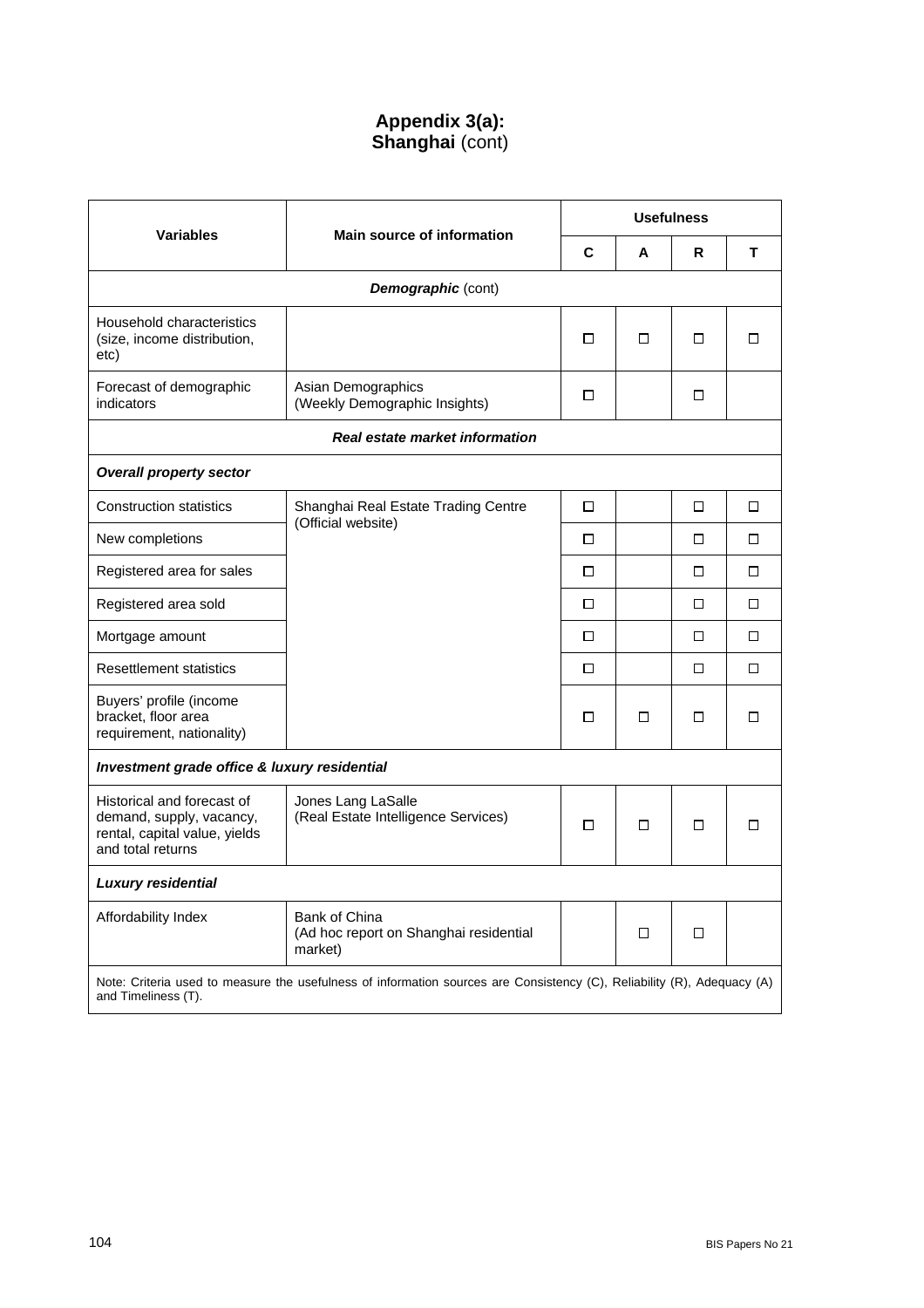## **Appendix 3(b): Sources for information on Shanghai**

| Economic indicators               | Websites<br>Shanghai Municipal Statistic Bureau (www.stats-sh.gov.cn)<br>The Peoples' Bank of China (www.pbc.gov.cn)<br>Soufun (www.soufun.com)<br>Publications<br>Shanghai Municipal Statistic Bureau (Shanghai Statistical Yearbook)<br>Economist Corporate Network (Regional Strategic Quarterly Forecast & Asia<br>Pacific Executive Brief) - China statistics                                                                                                                                                                                                                                                                                                                                                                                                                                                                                                                                                                                                                                                                                                                          |
|-----------------------------------|---------------------------------------------------------------------------------------------------------------------------------------------------------------------------------------------------------------------------------------------------------------------------------------------------------------------------------------------------------------------------------------------------------------------------------------------------------------------------------------------------------------------------------------------------------------------------------------------------------------------------------------------------------------------------------------------------------------------------------------------------------------------------------------------------------------------------------------------------------------------------------------------------------------------------------------------------------------------------------------------------------------------------------------------------------------------------------------------|
|                                   | UBS Warburg (Asian Economic Indicators) - China statistics<br>Ernst & Young (Non-Performing Loan Report: Asia 2002)                                                                                                                                                                                                                                                                                                                                                                                                                                                                                                                                                                                                                                                                                                                                                                                                                                                                                                                                                                         |
|                                   | Other information providers (Subscription basis)<br>Thomson ONE Analytics (contains analyst reports on Shanghai economy)<br>Factiva (contains information from newspaper, magazines and reports)                                                                                                                                                                                                                                                                                                                                                                                                                                                                                                                                                                                                                                                                                                                                                                                                                                                                                            |
| <b>Politics</b>                   | Websites<br>Shanghai Municipal Government (www.sh.gov.cn)<br>Publications<br>Economist Corporate Network (Regional Strategic Quarterly Updates, Asia-Pacific<br>Economic Brief & Country Monitor) - China information                                                                                                                                                                                                                                                                                                                                                                                                                                                                                                                                                                                                                                                                                                                                                                                                                                                                       |
| Demographic<br>indicators         | Websites<br>Shanghai Municipal Statistic Bureau (www.stats-sh.gov.cn)<br>Publications<br>Shanghai Municipal Statistic Bureau<br>(Yearbook of Statistics & Shanghai Fifth Population Census 2000)<br>Asian Demographics (Weekly Demographic Insights) Economist Corporate<br>Network (Regional Strategic Quarterly Forecast) - China information                                                                                                                                                                                                                                                                                                                                                                                                                                                                                                                                                                                                                                                                                                                                             |
| Real estate market<br>information | Websites<br>Shanghai Real Estate Exchange Centre (www.shfdz.gov.cn)<br>SouFun (www.soufun.com)<br>CB Richard Ellis (www.cbre.com.cn)<br>Colliers International (www.colliers.com/china)<br>Cushman & Wakefield (www.cushwakeasia.com)<br>DTZ Debenham Tie Leung (www.dtzresearch.com)<br>Jones Lang LaSalle (www.joneslanglasalle.com.cn)<br>Jones Lang LaSalle Hotels (www.joneslanglasallehotels.com)<br>Publications<br>Shanghai Municipal Housing, Land and Resources Administration Bureau &<br>Shanghai Municipal Statistical Bureau (Shanghai Real Estate Market)<br>Shanghai Real Estate Exchange Centre (Shanghai Real Estate, Shanghai Land,<br>Shanghai Housing, Shanghai Property Market & Shanghai Quarterly Property<br>Market Analysis)<br>SouFun (Shanghai Quarterly Property Market Report)<br>Jones Lang LaSalle (China Property Market Monitor, Greater China Property<br>Index, Asia Pacific Property Digest & Asia Pacific Property Investment Guide)<br>CB Richard Ellis (PRC Market Index Brief)<br>DTZ Debenham Tie Leung (Property Times & Property Market Review) |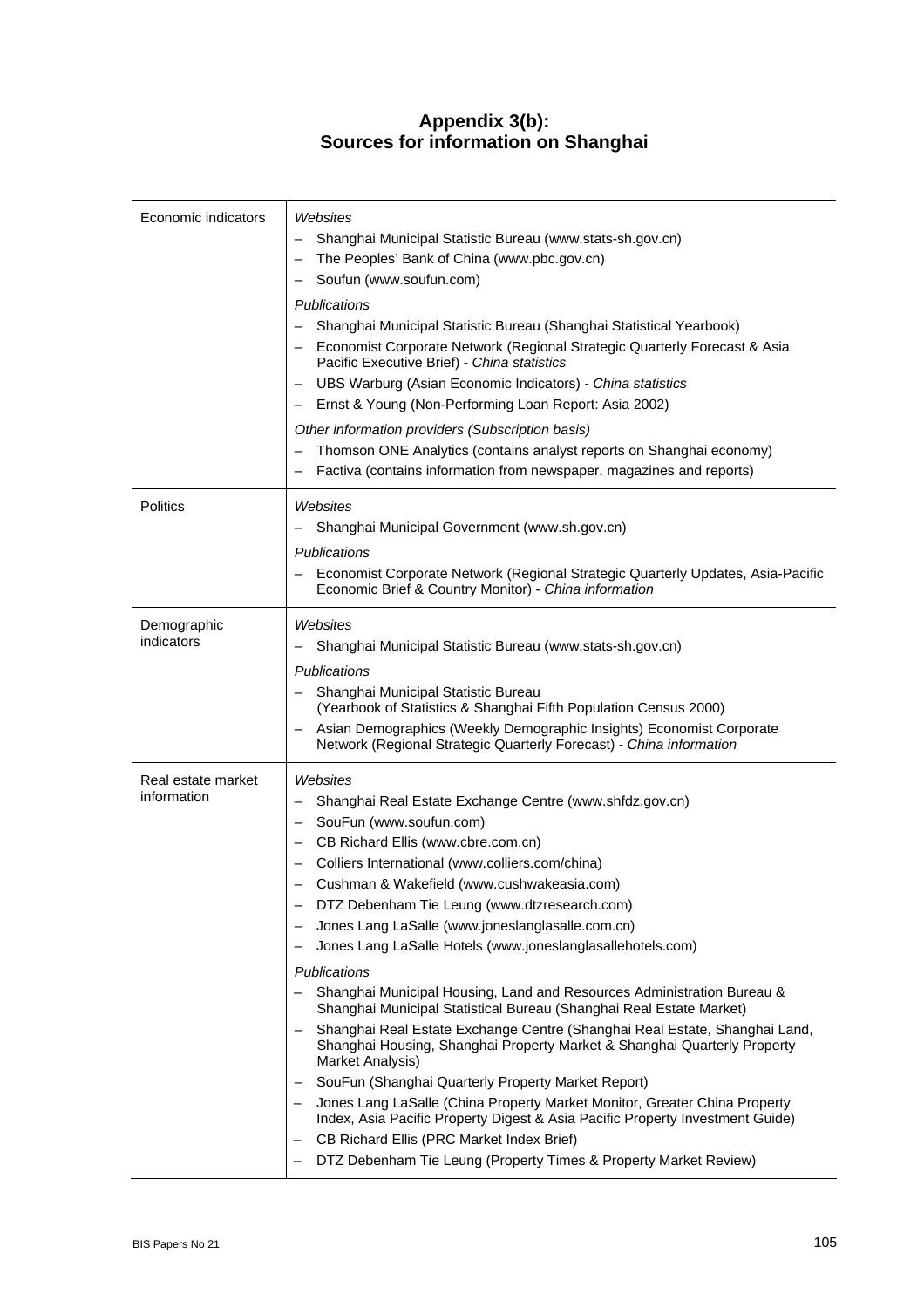## **Appendix 3(b): Sources for information on Shanghai** (cont)

| Real estate market<br>information (cont) | <i>Publications (cont)</i><br>Cushman & Wakefield (Shanghai Office Snapshot)<br>Bank of China (Ad-hoc report on Shanghai residential market)<br>Other information providers (Subscription basis)<br>Jones Lang LaSalle (Real Estate Intelligence Services)<br>Thomson ONE Analytics (contains analysts' reports on property sector)<br>Factiva |
|------------------------------------------|------------------------------------------------------------------------------------------------------------------------------------------------------------------------------------------------------------------------------------------------------------------------------------------------------------------------------------------------|
|------------------------------------------|------------------------------------------------------------------------------------------------------------------------------------------------------------------------------------------------------------------------------------------------------------------------------------------------------------------------------------------------|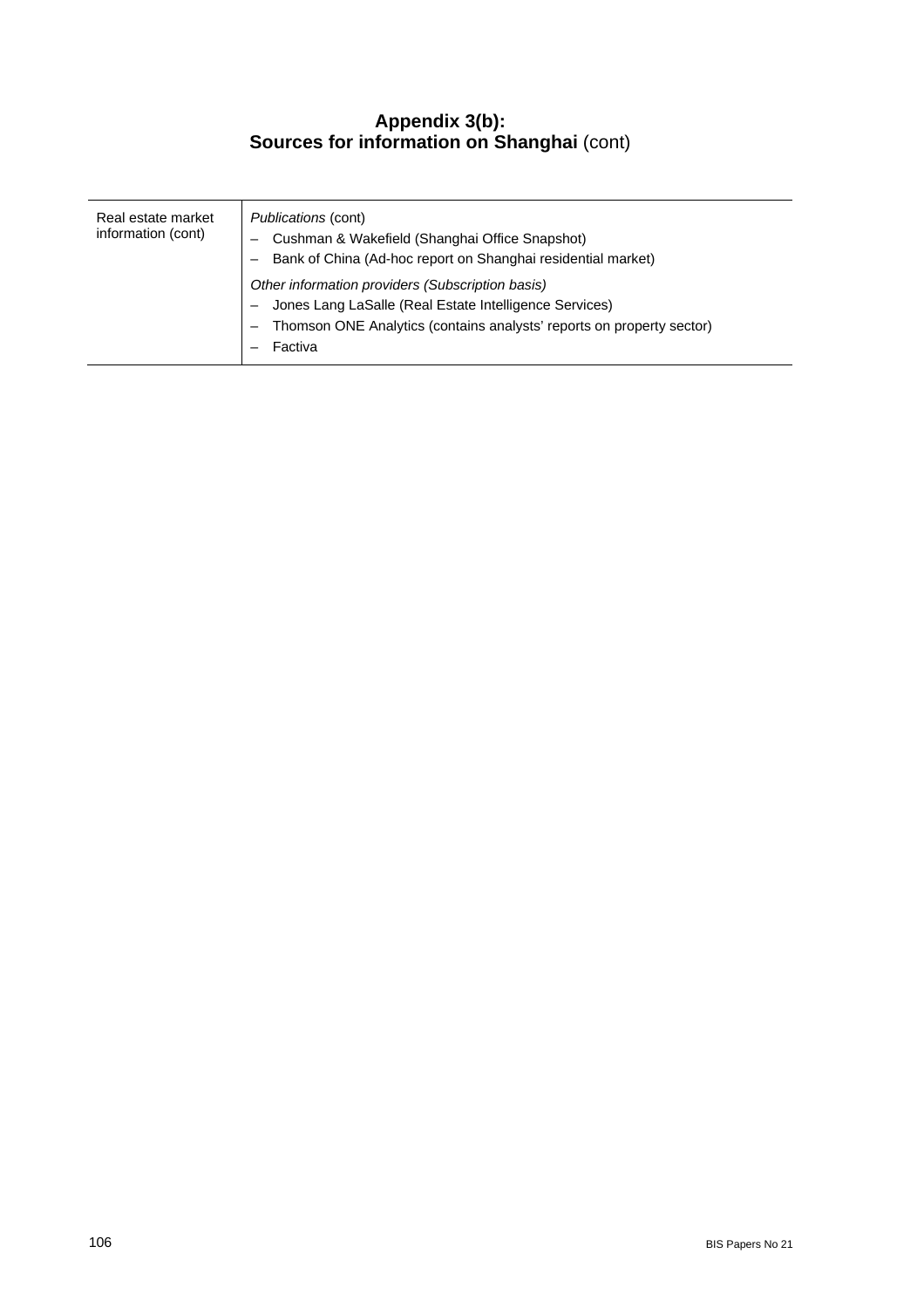## **Appendix 4(a): Definitions of property submarkets**

#### **(A) Investment grade offices**

The office stock tallied in this report is defined by two elements: quality of the property and its geographical location.

#### *Quality of the property*

Investment grade offices are defined according to their structural/physical qualities. The following aspects of a premise are examined for the purpose of classifying investment grade office premises:

- Overall internal and external finishes
- External façade, lobby, and circulation areas
- Layout of floor plate
- Air-conditioning
- Lift services for passengers and goods deliveries
- Building management
- Parking facilities
- **Accessibility**

The above classification criteria are applied in assessing office buildings in all the markets that are examined in this report. As such, any building included in our calculation of office stock would meet the above criteria and therefore would be of comparable quality from market to market.

#### *Geographical location*

Investment grade offices are geographically defined by the developed and developing business districts in each city. Generally, the districts can be categorised into Central Business Districts (CBD) and decentralised districts.

#### **(B) Central Business District (CBD) offices**

Investment Grade Office space in the main or traditional business centre(s) of a metropolitan area.

#### *Beijing CBD*

The Beijing CBD includes the following districts:

- Chaoyang: Along East Third Ring Road
- Dongcheng: Along East Changan Street and Jianguomenwai Street
- Xicheng: Fuxingmennei Street and Finance Street

#### *Shanghai CBD*

Shanghai CBD is sub-categorised into two centres east (Pudong) and west (Puxi) of Huangpu River:

- (1) **Puxi:** The Puxi CBD includes four districts:
	- Huangpu: Along Nanjing Road East and Yanan Road East
	- Jingan: Along Nanjing Road West and Yangan Road Central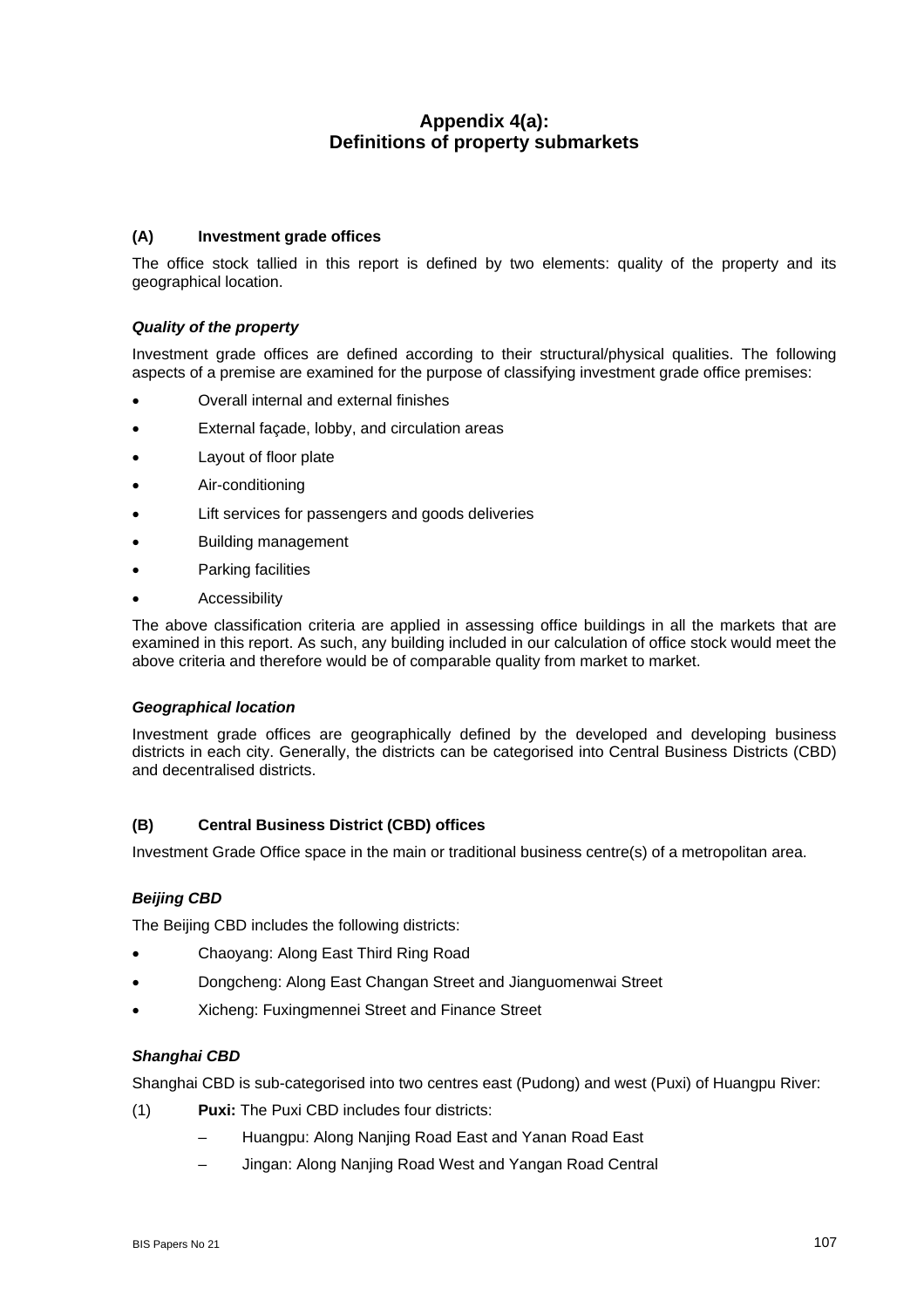- Luwan: Along Huai Hai Road Central
- Hongqiao: Along Yanan Road West
- (2) **Pudong:** The Pudong CBD comprises the Lujiazui Finance and Trade Zone.

### *Hong Kong SAR CBD*

The Hong Kong SAR CBD is sub-categorised into four districts:

- Central: Along Queen's Road Central and Des Voeux Road Central, including the fringe area of Admiralty in the east and Connaught Road Central in the west
- Wanchai/Causeway Bay: Eastward of Central along Hennessy Road and Gloucester Road
- Tsimshatsui: The tip of Kowloon Peninsula south of Austin Road
- Hong Kong SAR East: Bounded to the west by Hing Fat Street, including North Point & Quarry Bay

#### *Manila CBD*

The Manila CBD comprises the Makati CBD: bounded by Sen. Gil Puyat Avenue, EDSA and Amorsolo, encompassing Ayala Triangle, Salcedo and Legaspi Villages.

### *Bangkok CBD*

The Bangkok CBD includes:

- CBD South: Sophraya / Surawongse / Silom / Sathorn / Charoenkrung / Rama IV Areas
- CBD North: Wireless / Lang Suan / Rajdamri / Phyathai / Rama IV / Sarasin / Ploenchit / Rama I Areas

#### *Kuala Lumpur CBD*

There are two major business districts in the CBD: Golden Triangle (GT) and the CBD in Kuala Lumpur CityCentre:

- GT: Stretches along Jalan Ampang, Jalan Sultan Ismail, Jalan Bukit Bintang and the Kuala Lumpur City Centre (KLCC) site
- CBD: The older commercial area at the heart of the city (known as the Central Planning Area as defined in the Federal Territory Kuala Lumpur Comprehensive Development Plan no 1040 & 1041)
- Decentralised: Fringe of offices at Damansara Centre & Bangsar Pantai

#### *Singapore CBD*

The Singapore CBD is sub-categorised into three districts:

- Core CBD (Raffles Place): Including Raffles Place and China Square, bounded broadly by Boat Quay, South Bridge Road, Cross Street, Cecil Street and Collyer Quay
- Core CBD (Shenton Way): Bounded by Maxwell Road, Cecil Street, Shenton Way, Raffles Quay and Collyer Quay
- Marina Bay: Bounded by Nicoll Highway, Raffles Avenue and Republic Boulevard

#### *Jakarta CBD*

The Jakarta CBD is comprised of the **Golden Triangle**, which stretches along the triangular area formed by Jalan H R Rasuna Said, Jalan Jenderal Sudirman (up to the southern tip of Jalan M H Thamrin) and Jalan Jenderal Gatot Subroto.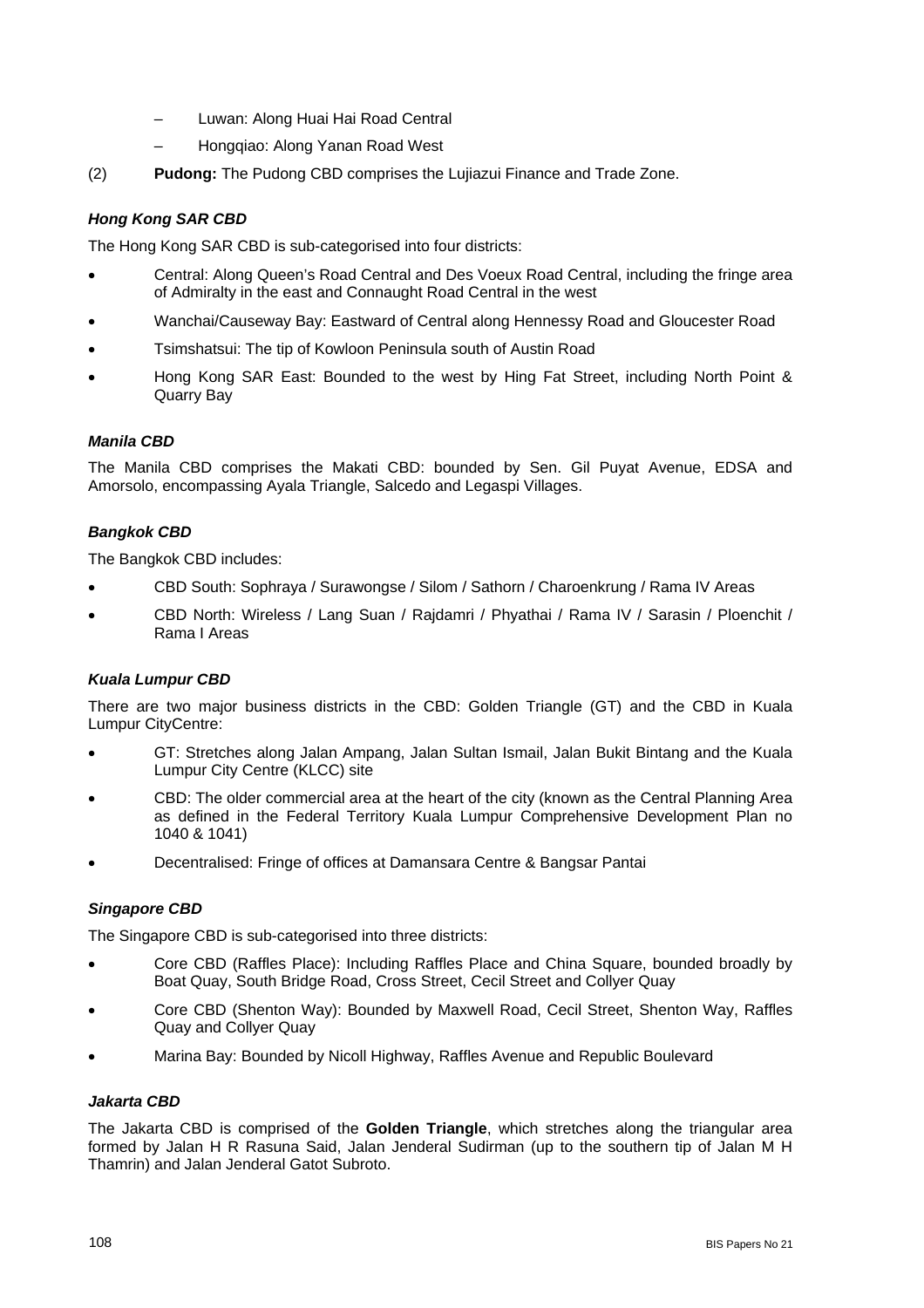### **(C) Luxury residential properties**

Luxury residential properties refer to high-end luxury residential premises such as apartments, condominiums, detached or semi-detached housing that are located in traditional prime areas.

#### *Geographical location*

| Dongcheng, Chaoyang and Shunyi                                                                                                                                                 |
|--------------------------------------------------------------------------------------------------------------------------------------------------------------------------------|
| Puxi (Changning, Xuhui, Jingan, Luwan, Huangpu, Zabei and Hongkou)                                                                                                             |
| Hong Kong SAR Island (Peak/Mid-levels/Island South)                                                                                                                            |
| Makati CBD                                                                                                                                                                     |
| CBD: Sophraya / Surawongse / Silom / Sathorn / Charoenkrung / Rama IV Areas /<br>Wireless / Lang Suan / Rajdamri / Phyathai / Rama IV / Sarasin / Ploenchit /<br>Rama I Areas. |
| Sukhumvit: Sukhumvit Soi 1 to Soi 63 / Rama IV / Petchburi Areas                                                                                                               |
| Ampang Hilir, Taman Tun Dr. Ismail, Damansara, Bangsar, and Bukit Tunku.                                                                                                       |
| Districts 9, 10, and 11                                                                                                                                                        |
| CBD                                                                                                                                                                            |
|                                                                                                                                                                                |

#### **(D) Residential property type**

Condominiums: Refers to strata-titled residential units available for sale or for sale and lease.

Apartments: Refers to residential units for lease only, which are typically apartment buildings under single ownership.

> The apartment market is relatively well defined and developed in Bangkok and Jakarta. As such, they are presented separately from the condominium market.

Detached houses: Refers to landed properties either standalone (single family homes) or semidetached (townhouses).

In Beijing, since a relatively well-defined market for detached housing properties (Villas) has emerged with both rental and sales activities, the Villa market in Beijing is presented as a separate market from the condominium market.

#### **(E) Prime retail centres**

Prime retail centres refer to retail shopping centres/complexes built either exclusively for retail purpose or as part of a mixed-use project.

#### *Quality of the property*

Prime retail centres are defined according to their structural/physical qualities. The following aspects are examined for the purpose of classifying prime retail centres:

- Overall internal and external finishes
- External façade and internal arcade area
- Availability of dining and entertainment facilities
- Service area for merchandise and goods deliveries
- Management of the centre
- Parking facilities
- **Accessibility**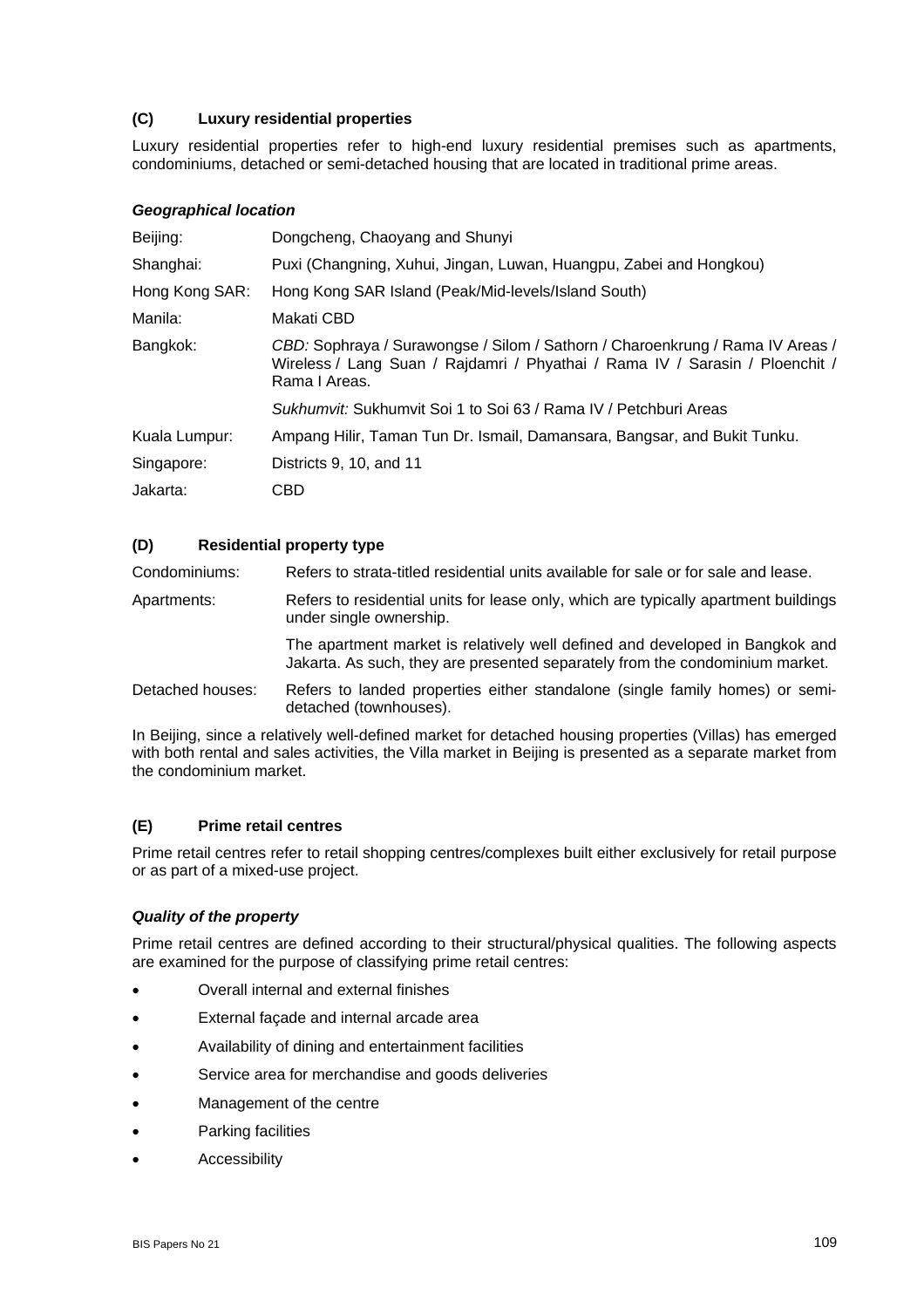### *Geographical location*

Prime retail centres are generally dispersed around the metropolitan area of a city. Prime retail centres are considered to be major shopping complexes built to international standards. Geographically we define prime retail centres by:

| Beijing:       | City-wide, predominantly on (but not limited to) the East Third Ring Road, East<br>Second Ring Road, Jianguomenwai Street, Wangfujing Street and in the Finance<br>Street area to the west of the city. |
|----------------|---------------------------------------------------------------------------------------------------------------------------------------------------------------------------------------------------------|
| Shanghai:      | City-wide, predominately on (but not limited to) Nanjing Road, Huaihai Road,<br>Xijiahui, Hongqiao and Lujiazui                                                                                         |
| Hong Kong SAR: | Prime retail malls: Centres located in Central, Causeway Bay & Tsimshatsui.                                                                                                                             |
|                | Decentralised malls: Centres located along the KCRC/MTRC lines.                                                                                                                                         |
|                | High street shops: Street front units along the main shopping thoroughfare in<br>Causeway Bay & Tsimshatsui.                                                                                            |
| Manila:        | The entire Metro Manila Area with centres generally focused in Makati CBD,<br>Ortigas Center, Manila Bay area and Alabang.                                                                              |
| Bangkok:       | City-wide, including city centre schemes in Silom Road, Ploenchit Road and<br>Sukhumvit Road as well as suburban area schemes.                                                                          |
| Kuala Lumpur:  | City-centre: Includes schemes in and close to the Bukit Bintang Precinct, in the<br>Central Business District and Golden Triangle.                                                                      |
|                | Suburban: Schemes located in Bangsar, Damansara, Petaling Jaya, and<br>elsewhere in the Klang Valley including Shah Alam.                                                                               |
| Singapore:     | City-centre: Quality schemes along Orchard Road corridor.                                                                                                                                               |
|                | Suburban: New generation shopping malls, typically located at or close to MRT<br>stations, or elsewhere held in single ownership.                                                                       |
|                | <i>Marina centre:</i> Malls include those in the Marina Bay vicinity, as well as those in<br>Bugis Junction and Raffles City.                                                                           |
| Jakarta:       | City-wide: Including schemes in the Golden Triangle CBD, and in suburban areas.                                                                                                                         |
|                |                                                                                                                                                                                                         |